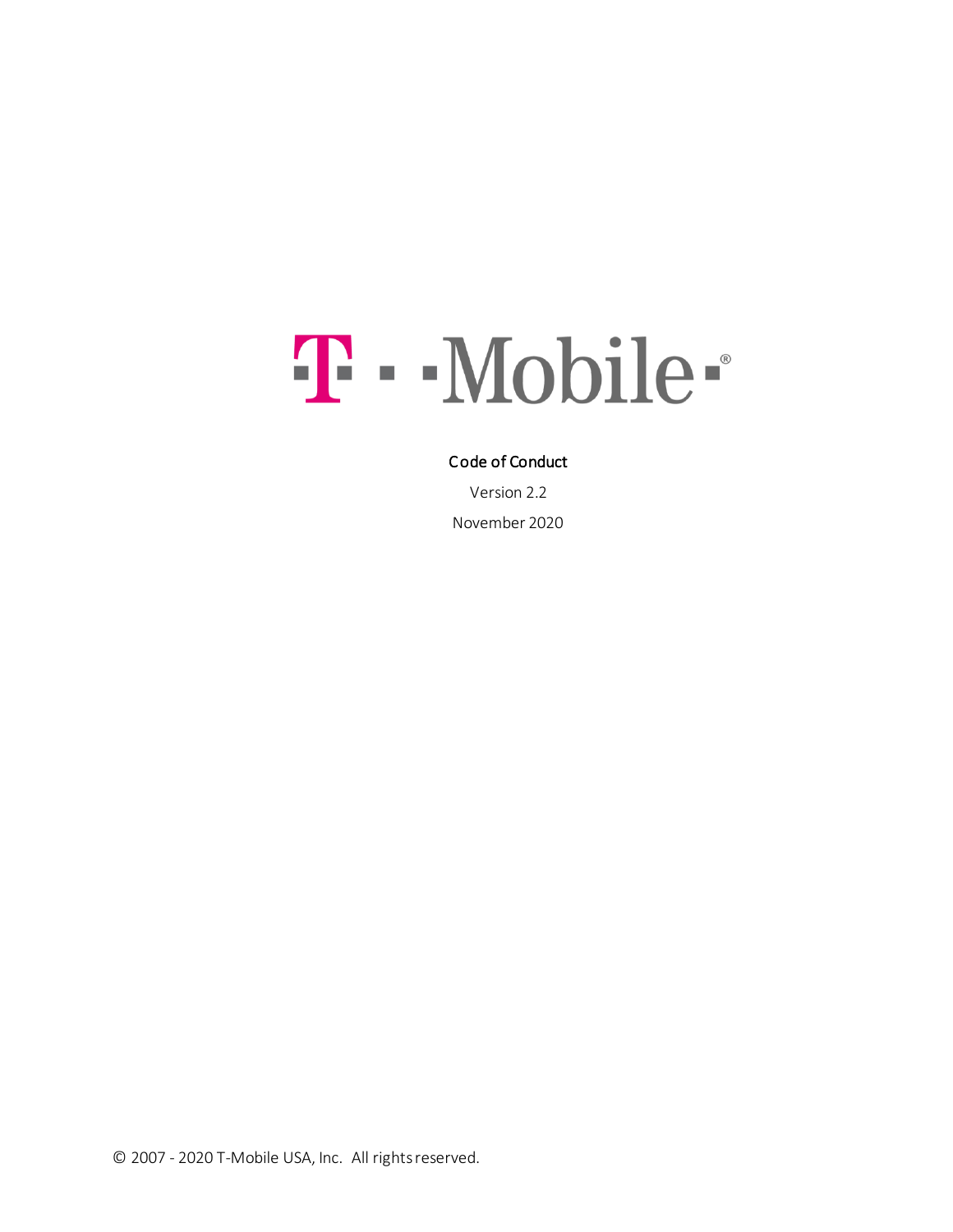This documentation is proprietary information of T-Mobile USA, Inc. This document is provided for informational purposes only and T-Mobile USA, Inc. makes no warranties, either express or implied, in this document. Information in this document, including URL and other Internet Website references, is subject to change without notice. The entire risk of the use or the results of the use of this document remains with the user. Unless otherwise noted, the example companies, organizations, products, domain names, e-mail addresses, logos, people, places, and events depicted herein are fictitious, and no association with any real company, organization, product, domain name, e-mail address, logo, person, place or event is intended or should be inferred. Complying with all applicable copyright laws is the responsibility of the user.

T-Mobile USA, Inc. may have patents, patent applications, trademarks, copyrights, or other intellectual property rights covering the subject matter in this document. Except as expressly provided in any written license agreement from T-Mobile USA, Inc., the furnishing of this document does not give D2C Partners any license to these patents, trademarks, copyrights, or other intellectual property.

### **Introduction**

The T-Mobile Commercial Messaging network supports more traffic throughput than traditional person to person text messaging channels. It's designed to facilitate high-quality, high-integrity business communications, not SPAM or unconsented messaging. To protect both networks and consumers from abuse, T-Mobile enforces a basic code of conduct and provides best practices for message sending and content generation. All users of the T-Mobile network including users of the software, API, or gateway services are held to the same standards and expectations.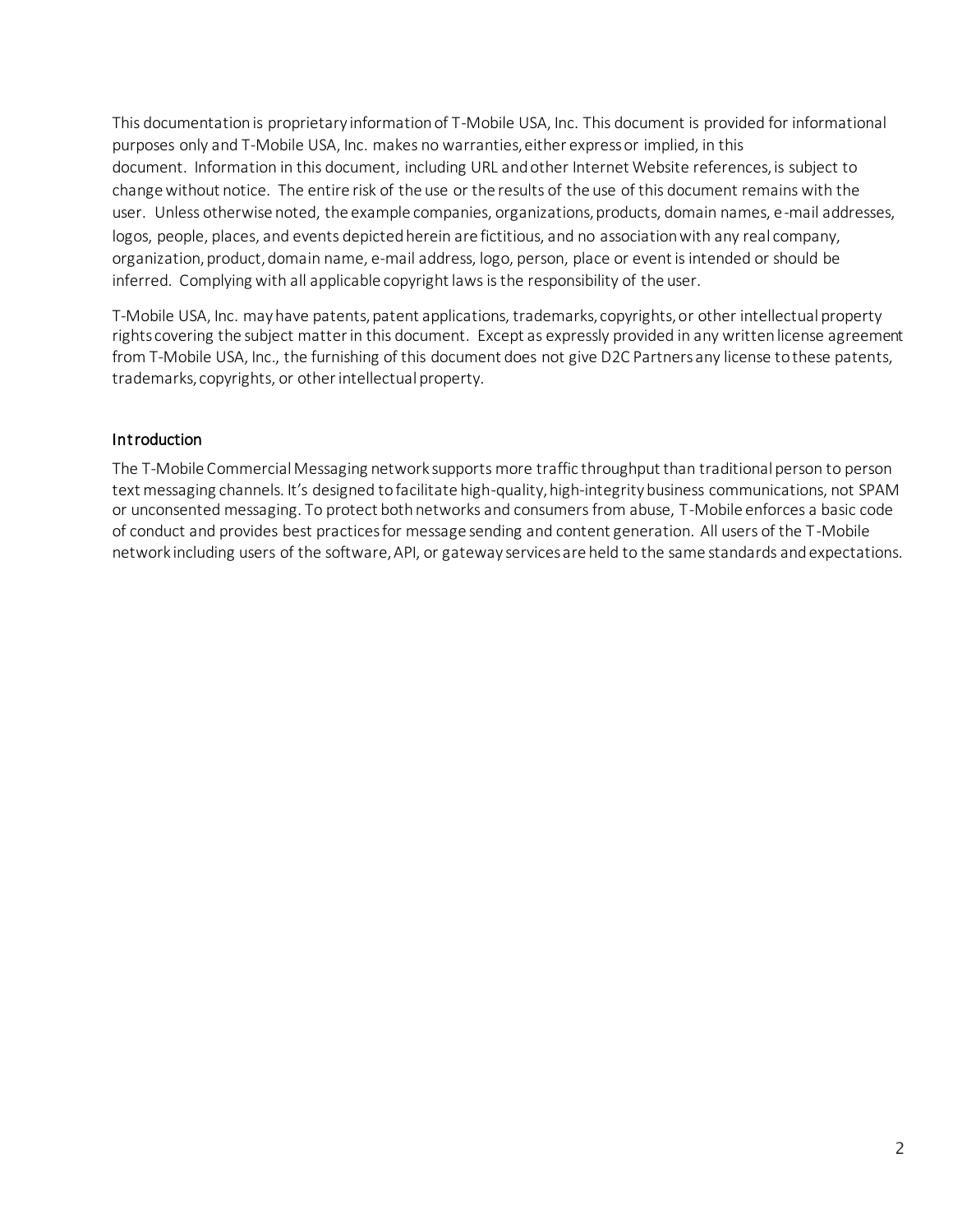# Contents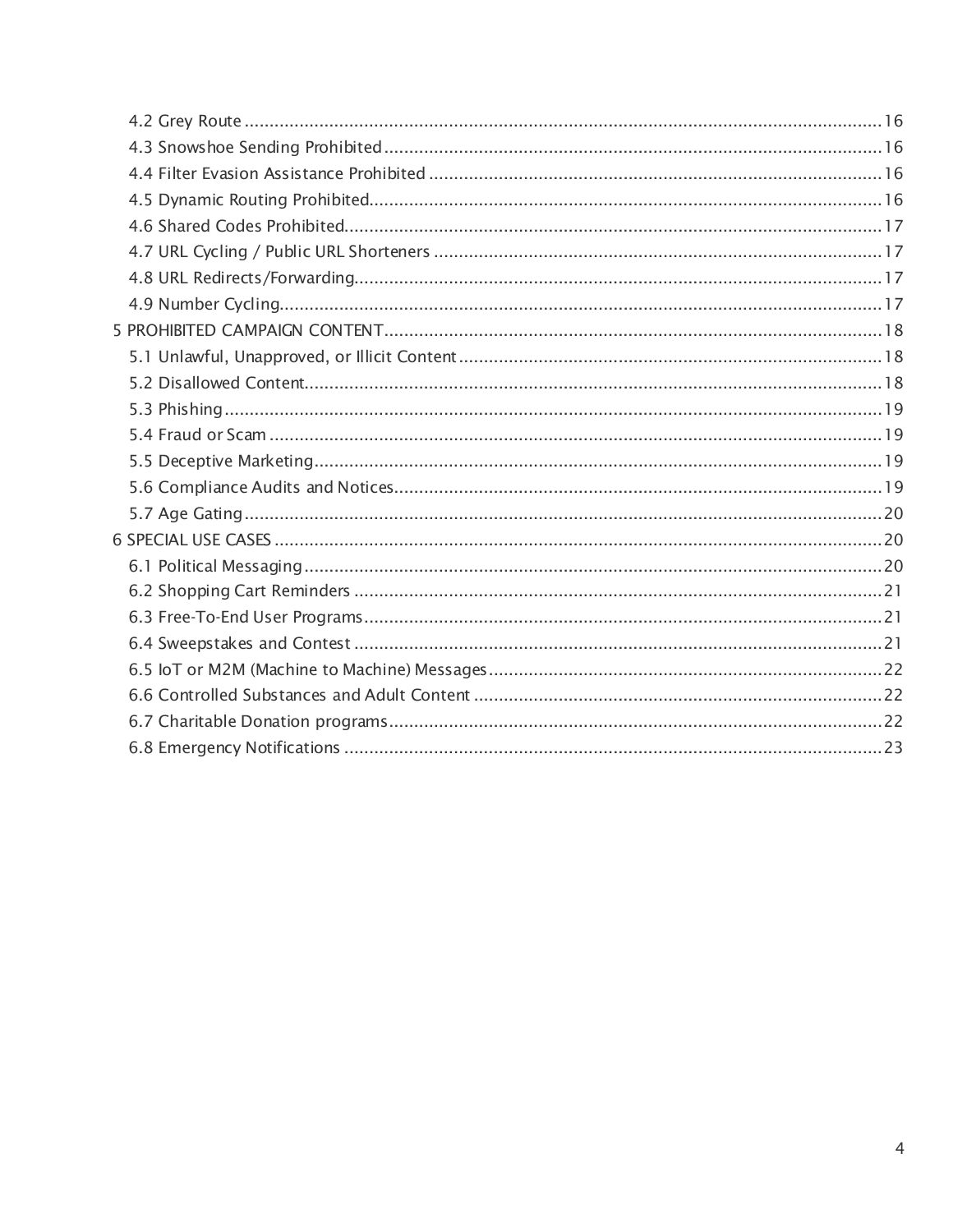# <span id="page-4-0"></span>1 ABOUT THESE GUIDELINES

T-Mobile USA, Inc., and its affiliated brands ("**T-Mobile**"), strives to protect its Customers and provide a supportive environment for messaging services. The Code of Conduct (the "**Guidelines**") are a supplement to the most recent CTIA Short Code Monitoring Handbook as well as the CTIA Messaging Principles and Best Practices (the "**CTIA Handbook**"), as well as the Provider's Master Direct Messaging Agreement with T-Mobile (the "**Agreement**") and any additional applicable documentation and technical documentation related to T-Mobile platforms. This service is delivered via a unique 10 digit numerical code (the "**Long Code**" or the "**Toll-Free Number**") or a unique five or six digit numerical code (the "**Short Code**") owned or leased by the Provider or Content Provider to facilitate the delivery of each such messaging service (the "**Messaging Program**") through the wireless network. To the extent of these Guidelines and the CTIA Handbook conflict, these Guidelines will take precedence.

T-Mobile's requirements for supporting messaging programs on Shortcode, Longcode, and Toll-Free our on the T-Mobile network are outlined in these Guidelines.

Direct Connection Aggregators who have signed an agreement with T-Mobile, (the "**Direct Connected Aggregator or DCA**") to provide Messaging Programs on behalf of 3rd party companies or entities (the "**Content Providers**") to T-Mobile Customers, are expected to ensure that each Messaging Campaign is completely compliant with all legal requirements. Each DCA is solely responsible for the actions of their associated Content Providers and any company or entity that markets Messaging Campaigns ("**Marketing Affiliate**") on behalf of the Provider or their associated Content Providers.

These Guidelines are not intended to be a comprehensive guide for compliance with laws and regulations that apply to messaging campaigns. T-Mobile makes no representation that meeting these Guidelines or acquiring T-Mobile approval will be enough to ensure compliance with all applicable international, federal, state/local laws, ordinances, regulations, and orders ("**Applicable Laws**"). T-Mobile's "approval" of a messaging campaign is not a guarantee or an endorsement of the Messaging Program; it is reliant upon the accurate and complete disclosure of the messaging campaign as entered into by the Providers and is only intended to confirm that the description of the Messaging Campaign meets the requirements outlined in these Guidelines. T-Mobile strongly recommends that Providers and their associated Content Providers consult independent legal counsel to ensure that messaging campaigns meet the requirements of the Agreement and Applicable Laws.

**The terms of this document do not limit, restrict, or waive any of T-Mobile's rights and remedies under the Agreement and that T-Mobile may change its current processes at any time with or without notice to the Provider.**

#### <span id="page-4-1"></span>1.1 COMMON TERMS

| Term                                               | <b>Description</b>                                                                                                                                                                     |
|----------------------------------------------------|----------------------------------------------------------------------------------------------------------------------------------------------------------------------------------------|
| Aggregator or Direct Connected<br>Aggregator (DCA) | TMUS partner who leverage the SDG system on the behalf of other<br>message service providers and/or brands.                                                                            |
| <b>Application Address</b>                         | The number used to support messages to and from DCAs and<br>subscribers. Application address can come in the form of a 5-6 digit<br>shortcode, toll-free number, or 10-digit longcode. |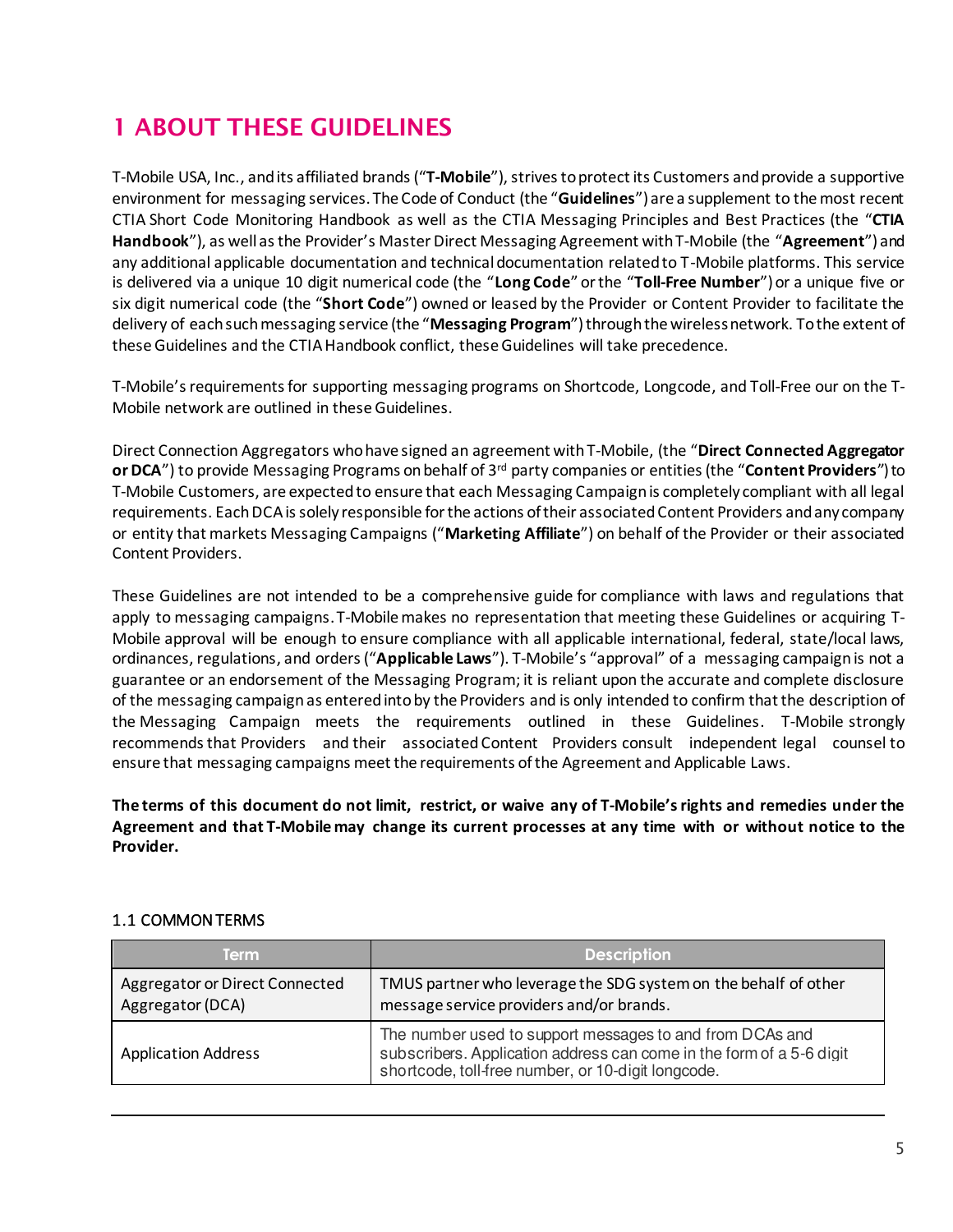| <b>Term</b>                       | <b>Description</b>                                                                                                                                                |
|-----------------------------------|-------------------------------------------------------------------------------------------------------------------------------------------------------------------|
| Content Provider                  | The actual brand/entity that is crafting the message content payload to<br>the subscriber.                                                                        |
| Long Code (10DLC)                 | A 10-digit phone number used for non-consumer messaging.                                                                                                          |
| Service Provider                  | A general term defining an entity that provides message services for<br>brands.                                                                                   |
| <b>Shared Application Address</b> | When multiple Content Providers share the same application address<br>given each Content Providers have capabilities to custom craft a unique<br>content message. |
| Shortcode                         | A five- or six-digit number leased from the CSCA Registry.                                                                                                        |
| Toll-Free                         | 10-digit phone numbers with the prefix of area code starting in 800, 833,<br>844, 855, 866, 877, 888                                                              |

# <span id="page-5-0"></span>1.2 References

These Guidelines will continue to evolve as needed to support the best customer experience. In addition to these Guidelines, Providers and their associated Content Providers should also consult the latest versions of the following documents:

- Mobile Marketing Association's Consumer Best Practices v7.0;
- CTIA Short Code Monitoring Handbook
- CTIA Messaging Principles and Best Practices, July 2019
- California Attorney General Kamala D. Harris's "Privacy on the Go: Recommendations for the Mobile Ecosystem" best practices;
- Telephone Consumer Protection Act (TCPA) and associated case law; and
- Florida Attorney General's requirements for mobile content.

The above list is not intended to be exhaustive, and Content Providers and DCAs will need to thoroughly research other Applicable Laws or guidelines that may apply to their particular use.

# <span id="page-5-1"></span>1.2 Scope and Objectives

In designing these policies and best practices, T-Mobile strives to:

- Protect subscriber from unwanted messaging while providing growth for the messaging ecosystem;
- Design minimal, common-sense policies;
- Empower consumer choice;
- Support transparency and open communication with businesses; and
- Stay flexible, so that rules can adapt and evolve.

Although these best practices do not offer legal advice or guidance, the messages sent through the T-Mobile network should operate consistent with relevant laws and regulations, including (but limited to) the FCC regulations and the Telephone Consumer Protection Act (TCPA).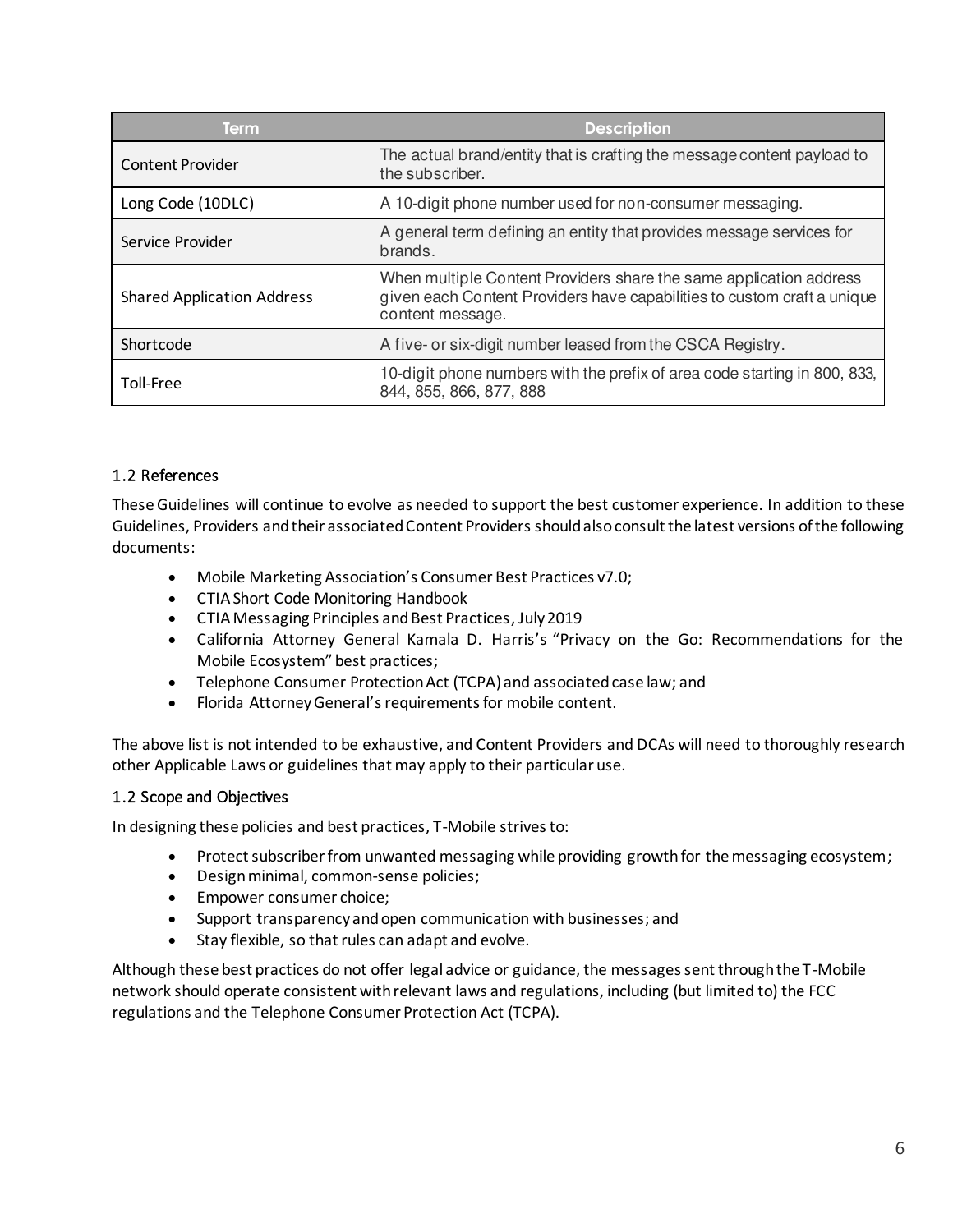## <span id="page-6-0"></span>1.3 Enforcement

T-Mobile may, at its discretion, review content for compliance with these policies and best practices may result in the following:

- Non-compliance could result in the suspension of sending rights for a provisioned shortcode, longcode or Toll-Free numbers;
- Restriction daily quota message buckets for 10DLC services;
- Suspension of provisioning rights for new phone numbers; and/or
- Suspension of all network services.

Repeated non-compliance with these policies may result in the termination of all network services.

#### <span id="page-6-1"></span>1.4 Revisions of Documentation

This guide is a living document and as needed will be updated and distributed accordingly by the T-Mobile business team and stakeholders. T-Mobile may update these guidelines at any time, in T-Mobile's sole and absolute discretion.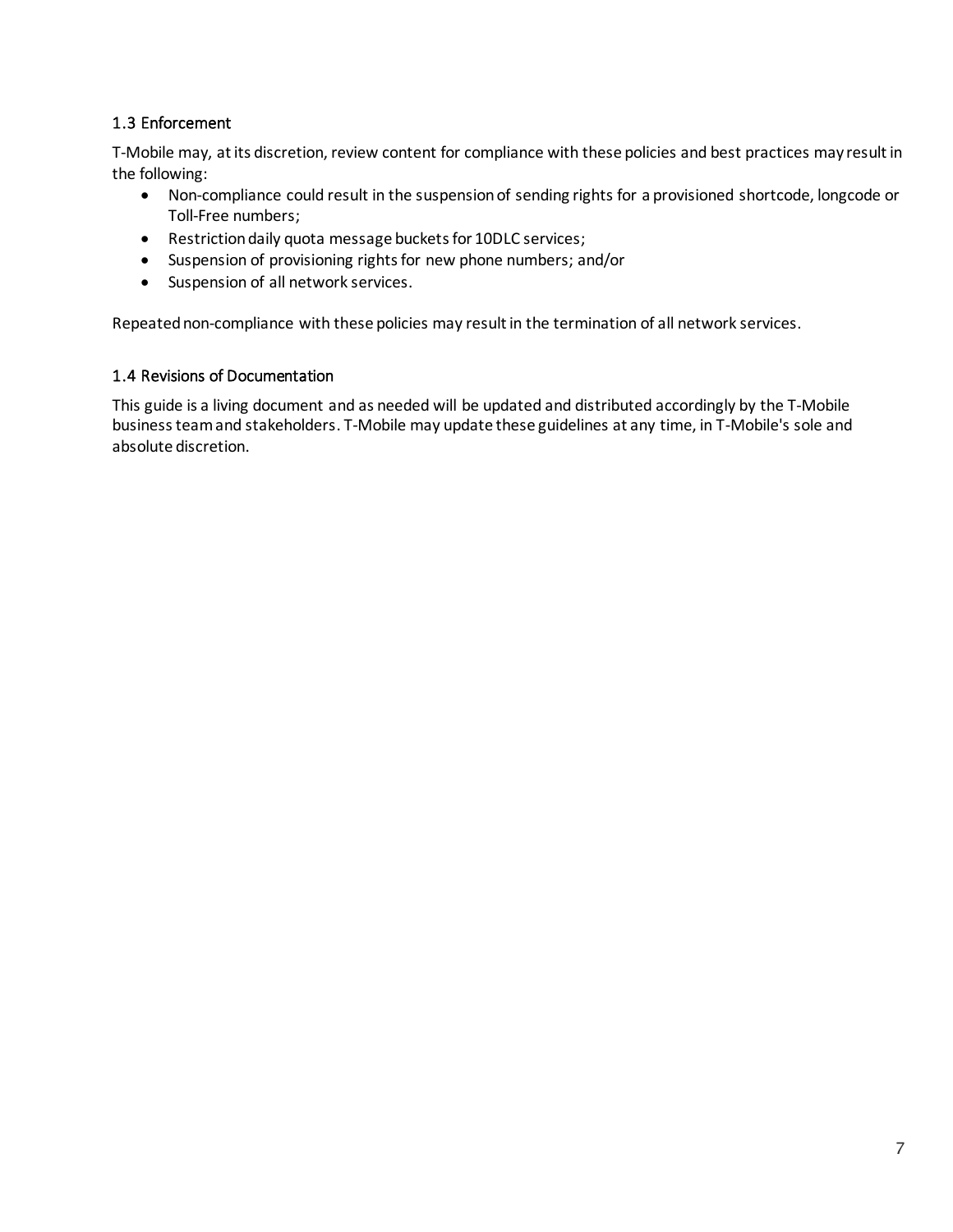# <span id="page-7-0"></span>2 T-MOBILE COMPLIANCE PRINCIPLES

## <span id="page-7-1"></span>2.1 Sanctioned Messaging Paths and Types

T-Mobile supports commercial messaging traffic today on three dedicated paths: Shortcodes, Toll-Free, and Longcode. All commercial messaging traffic commonly referred to as non-consumer traffic must be protected from SPAM and malicious malware. All messaging partners are obligated to support basic safeguards for nonconsumer traffic.

# <span id="page-7-2"></span>2.2 Valid Companies In Good Standing

To protect the integrity of text messaging networks and services, Content Providers who are known as the actual brand/entity crafting the message must go either a DCA validation or 3rd party validation during onboarding and maintain good standing.

### <span id="page-7-3"></span>2.3 Best Practices for Sending Messages

Consumers should always be given the choice to receive or block text messages from a specific message sender. This principle reinforces requirements for the opt-in and opt-out mechanisms. In addition, federal laws, including the Telephone Consumer Protection Act (" TCPA"), exist to protect consumers from unwanted calls or text messages. Businesses that send text messages to consumers should have a prior relationship with the consumer and have direct opt-in to send messages to their device. T-Mobile takes violations of the TCPA a very serious matter. Should T-Mobile identify a message sender sending messages that are in direct violation of TCPA, T-Mobiles reserves the right to disable the messaging campaign immediately.

# <span id="page-7-4"></span>2.4 Choice and Consent

Support of advertising that is misleading or harmful to T-Mobile Customers may result in termination of the specific Messaging Program, the entire Application Address, or termination of the Agreement.

The message sender must obtain proper consumer consent for each messaging campaign sent. The type of consent required depends on the type of messaging content sent to the consumer. **Table 1-1** "Types of Messaging Content & Required Consent" describes the types of messaging content and the associated consent that is required. Consumers can revoke consent at any time and in any way. Consumer opt-out requests must be honored, whether they are made by phone call, email, or text supporting universal "Stop" languages best practices unless legal authority or obligation to provide the message dictates otherwise.

The consumer must give the appropriate consent for the given message type. Where consent is required, the proposed entities authorized to send must be clearly communicated before obtaining consent, and Consumer' consent must explicitly name the entities authorized to send. Such consent may not be obtained using deceptive methods.

The content provider shall send a confirmation message upon receiving consent from the consumer. If you do not send an initial message to that individual within 30 days of receiving consent, then you will need to reconfirm consent by requesting a double opt-in. (see "Double Opt-in" below).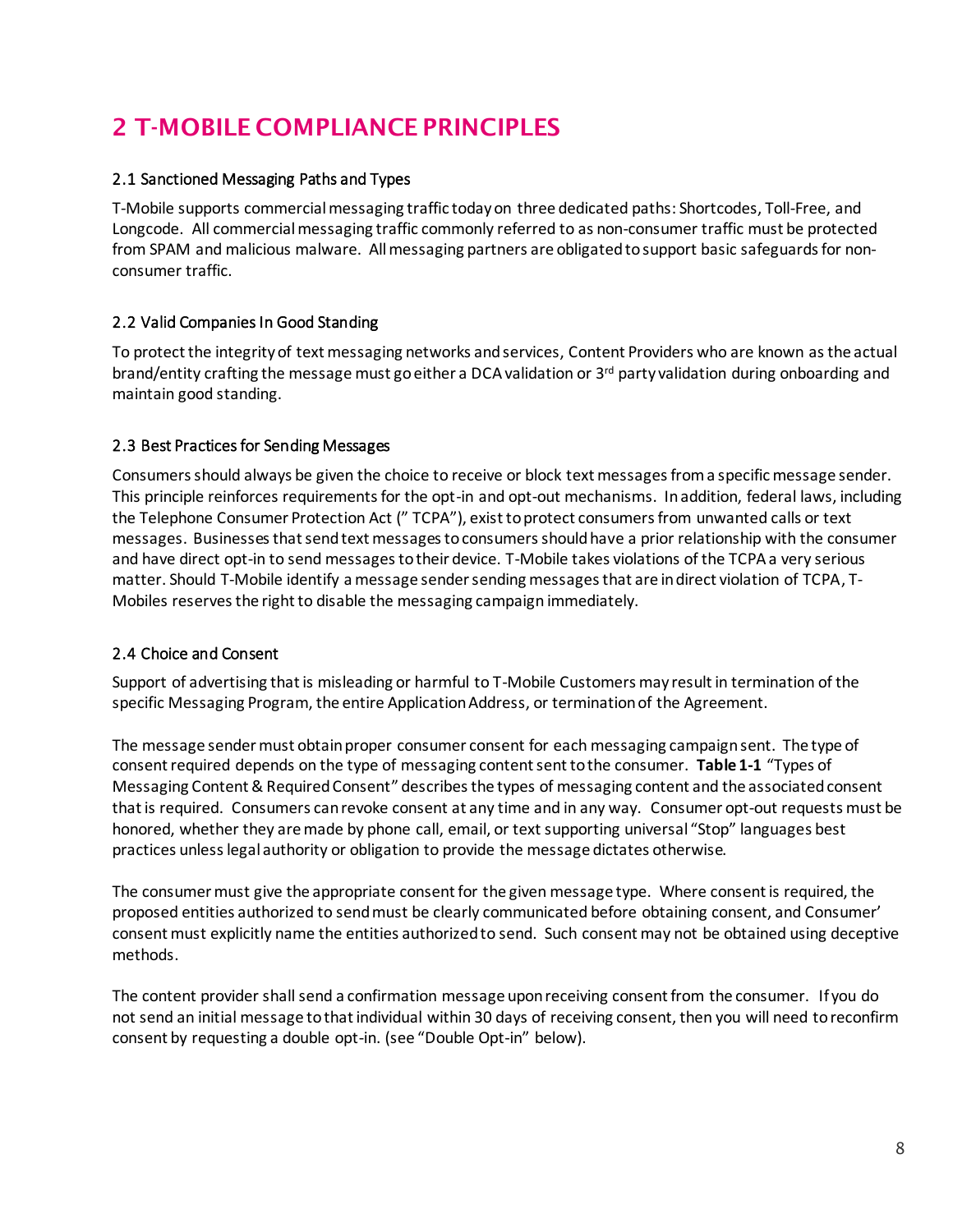Once consent is received, consent applies only to the messaging program the consumer has consented to. Content providers must not treat consent as a blanket consent allowing other messaging from different brands or campaigns. A unique consent is required and is at the content provider's responsibility to obtain.

| Conversational                                                                                                                                                                                                                                                                                                                                                            | <b>Informational</b>                                                                                                                                                                                                                                                                                                                                                                         | Promotional                                                                                                                                                                                                                                                                                                                                                                                                                                                                |
|---------------------------------------------------------------------------------------------------------------------------------------------------------------------------------------------------------------------------------------------------------------------------------------------------------------------------------------------------------------------------|----------------------------------------------------------------------------------------------------------------------------------------------------------------------------------------------------------------------------------------------------------------------------------------------------------------------------------------------------------------------------------------------|----------------------------------------------------------------------------------------------------------------------------------------------------------------------------------------------------------------------------------------------------------------------------------------------------------------------------------------------------------------------------------------------------------------------------------------------------------------------------|
| Conversational messaging is a<br>back-and-forth conversation that<br>takes place over text. If the<br>consumer texts into the business<br>first and the business responds<br>quickly with a single message, it's<br>likely conversational. If the<br>consumer initiates the<br>conversation and the business<br>simply responds, no additional<br>permission is required. | Informational messaging is when<br>a consumer gives a business their<br>number and asks to be contacted<br>in the future. Appointment<br>reminders, welcome texts, and<br>alerts fall in this category because<br>the first text sent by the business<br>fulfills the consumer's request. A<br>consumer should agree to receive<br>texts when they give the business<br>their mobile number. | Promotional messaging is when a<br>message contains a sales or<br>marketing promotion. Adding a<br>call-to-action like a coupon code<br>to an informational text may place<br>it in the promotional category.<br>Before a business sends<br>promotional messages, the<br>consumer must agree in writing to<br>receive promotional texts.<br>Businesses that already ask<br>consumers to sign forms or<br>submit contact information can<br>add a field to capture consent. |
| The first message always sent by<br>the consumer<br>Two-way conversation<br>Message responds to a specific<br>request                                                                                                                                                                                                                                                     | The first message is sent by the<br>consumer or business<br>One-way alert or two-way<br>conversation<br>Message contains information                                                                                                                                                                                                                                                         | The first message is sent by the<br>business<br>One-way alert<br>Message promotes a brand or<br>product<br>Prompts consumer to buy<br>something or go somewhere                                                                                                                                                                                                                                                                                                            |
| <b>IMPLIED CONSENT</b><br>If the consumer initiates the text<br>message exchange and the<br>business only responds to each<br>consumer with relevant<br>information, no verbal or written<br>permission is required.                                                                                                                                                      | <b>EXPRESSED CONSENT</b><br>The consumer should grant<br>permission before the business<br>texts them. They can grant<br>permission over text, on a form or<br>website, or verbally. Written<br>permission also works.                                                                                                                                                                       | <b>EXPRESSED WRITTEN CONSENT</b><br>The consumer should give written<br>permission before a business text<br>them. They can sign a form or<br>check a box to allow promotional<br>text messages. Participation in-<br>text promotions should never be a<br>requirement.                                                                                                                                                                                                    |

## **Table 1-1** – Types of Messaging Content & Required Consent

# <span id="page-8-0"></span>2.5 Calls-to-Action

Content Providers should provide clear and conspicuous Calls-to-Action. A Call-to-Action is an invitation to a Consumer to opt-in to a messaging campaign. The Call-to-Action for a single-message program can be simple. The primary purpose of disclosures is to ensure that a Consumer's consent to receive a message is explicitly clear and informs them of the nature of the program.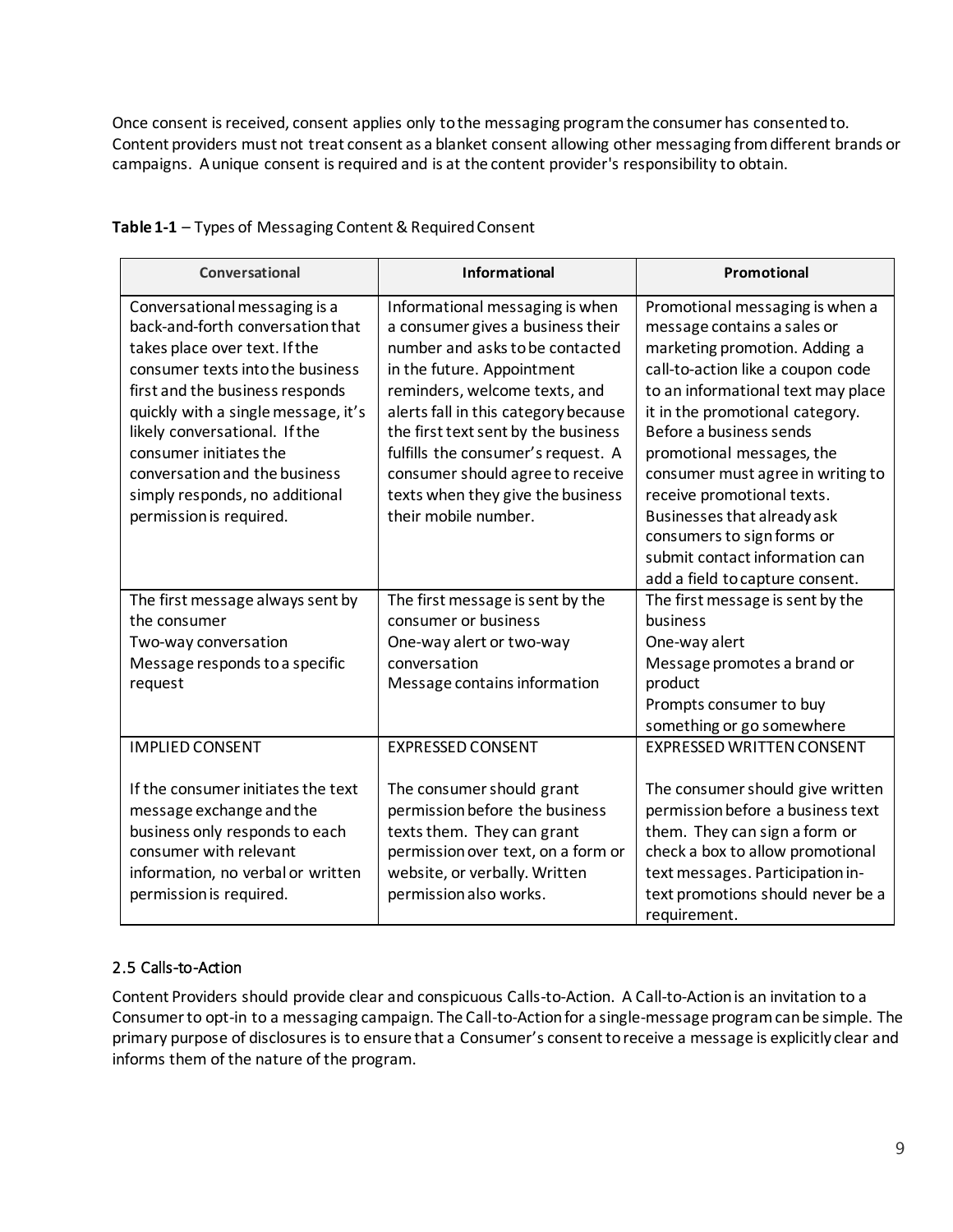Content providers should display a clear and conspicuous Call-to-Action with appropriate disclosures to Consumers about the type and purpose of the messaging that Consumers will receive.

A Call-to-Action should ensure that Consumers are aware of:

- 1. The program or product description;
- 2. The Application Address from which the messaging will originate;
- 3. The specific identity of the organization or individual being represented in the initial message;
- 4. Clear and conspicuous language about opt-in and any associated fees or charges; and
- 5. Other applicable terms and conditions (e.g., how to opt-out, customer care contact information, and any applicable privacy policy).

Calls-to-Action and subsequent messaging should not contain any deceptive language, and opt-in details should not be obscured in terms and conditions (especially terms related to other services).

### <span id="page-9-0"></span>2.6 Opt-In

Content Providers should support opt-in mechanisms, and messages should be sent only after the Consumer has opted-in to receive them. Opt-in procedures reduce the likelihood that a Consumer will receive an Unwanted Message. It can also help prevent messages from being sent to a phone number that does not belong to the Consumer who provided that phone number (e.g., a Consumer purposefully or mistakenly provides an incorrect phone number to the Message Sender).

Below are only examples of how a consumer may demonstrate their opt-in consent to receive messaging traffic for the designated campaign. The examples include but are not limited to:

- Entering a telephone number through a website;
- Clicking a button on a mobile webpage;
- Sending a message from the Consumer's mobile device that contains an advertising keyword;
- Initiating the text message exchange in which the Message Sender replies to the Consumer only with responsive information;
- Signing up at a point-of-sale (POS) or other Message Sender on-site location; or
- Opting-in over the phone using interactive voice response (IVR) technology.

At any time, T-Mobile may request proof of consumer opt-in. It is the DCA and their content provider requirement to pride opt-in consent records along with the method of how opt-in was obtained (i.e. Shortcode keyword, website URL, etc.). Below are examples of documented opt-in consent data acceptable by T-Mobile.

- The timestamp of consent acquisition;
- Consent acquisition medium (e.g., cell-submit form, physical sign-up form, SMS keyword, etc.);
- The capture of experience (e.g., language and action) used to secure consent;
- Specific campaign for which the opt-in was provided;
- IP address used to grant consent;
- The consumer phone number for which consent to receive messaging was granted; and
- Identity of the individual who consented (name of the individual or other identifier (e.g., online username, session ID, etc.)).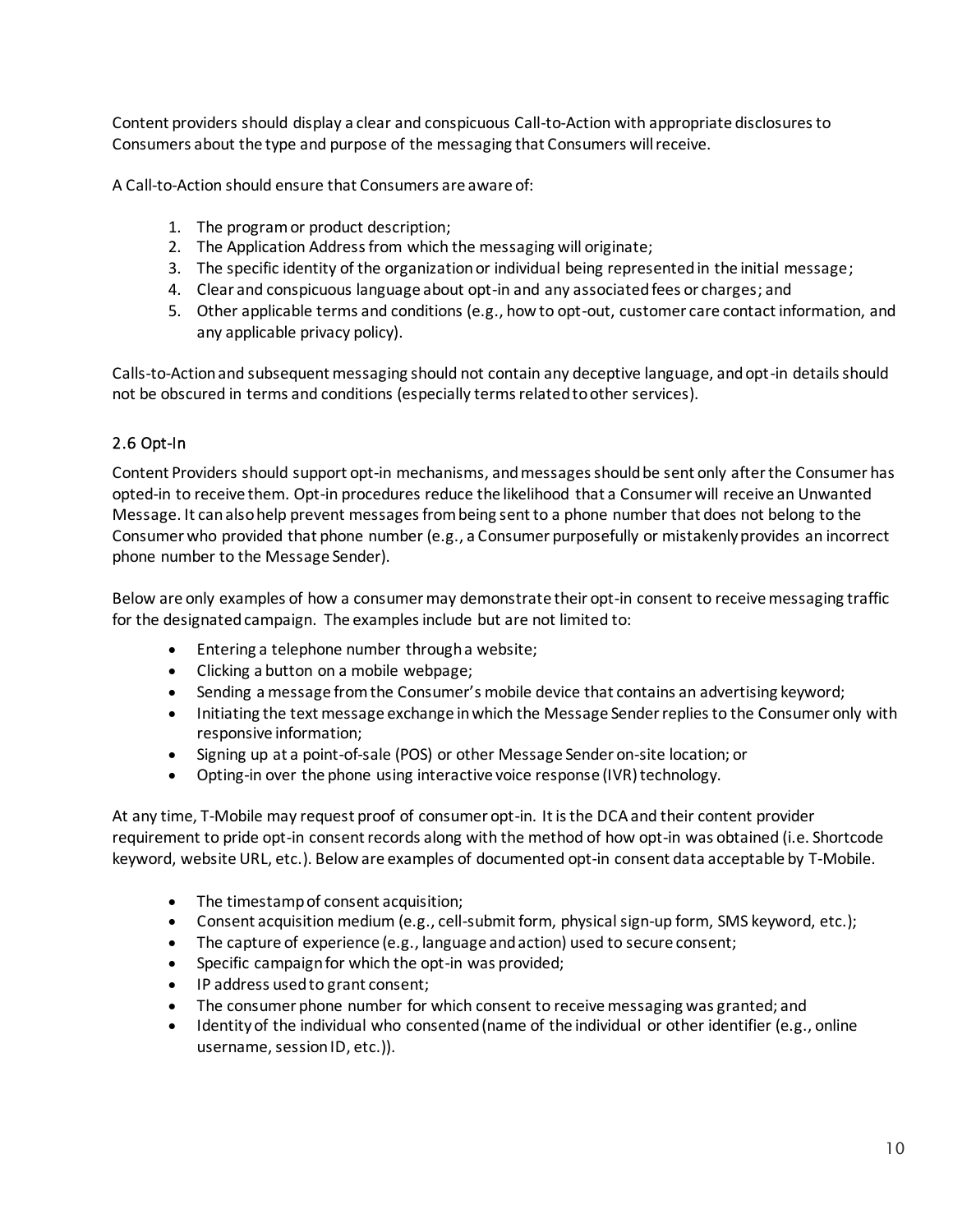# <span id="page-10-0"></span>2.7 Double Opt-In

T-Mobile does recommend obtaining a secondary "Double Opt-In" in cases where the consent was initially collected outside of SMS channels, (i.e. phone call, web form, POS, etc.). Double Opt-In is the practice of confirming an opt-in via text by requesting the consumer to reply "Yes" to confirm participating in a text messaging with the business. This gives the business confidence in receiving proper subscriber consent and protecting against incorrect mobile number collection. Additionally, there are use cases outlined in this code of conduct that require a double opt-in to proceed with sending messaging to consumers.

Examples of Double Opt-In:

- "Reply Yes to confirm that you want to receive text messages from {Business Name}, Reply STOP to unsubscribe"
- "{Brand Name}: Reply YES to confirm receiving SMS/MMS messages {Link to Terms of Service} Reply "STOP" to unsubscribe"

# <span id="page-10-1"></span>2.8 Opt-Out

Functioning opt-out mechanisms are crucial for all text messaging programs. Programs must always acknowledge and respect customers' requests to opt-out of programs. Messaging programs must respond to, at a minimum, the universal keywords STOP, END, CANCEL, UNSUBSCRIBE, and QUIT by sending an opt-out message and, if the user is subscribed, by opting the user out of the program. Subsequent text, punctuation, capitalization, or some combination thereof must not interfere with opt-out keyword functionality. Recurring-messages programs must also display opt-out instructions at program opt-in and regular intervals of content service messages, at least once per month. Opt-out information must be displayed in the advertisement or within the terms and conditions.

 A program should deliver one final message to confirm a user has opted out successfully, but no additional messages may be sent after the user indicates a desire to cancel a message program.

Additionally, Content providers should acknowledge and respect Consumers' opt-out requests consistent with the following guidelines:

- Message Senders should ensure that Consumers can opt-out of receiving messages at any time;
- Message Senders should support multiple mechanisms of opt-out, including phone call, email, or text;
- A messaging campaign should deliver one final message to confirm a user has opted out successfully, but no additional messages may be sent after the user indicates a desire to cancel from receiving further messages.

A "high" volume or percentage of opt-out messages may result in suspension or termination of a specific messaging campaign and/or blocking of sending numbers.

# <span id="page-10-2"></span>2.9 Aggregator Enforced "STOP" Layer

T-Mobile suggests DCA support mandatory opt-out compliance by supporting the STOP keyword at the network level. This opt-out system should be active by default and across all Content Providers/Messaging Senders on the Aggregator bind. Otherwise referred to as a "STOP Layer", a STOP request blocks all text message exchanges between a consumer and a content provider's messaging campaign. A consumer can opt back in at any time by re-opting into the messaging programs via the call-to-action.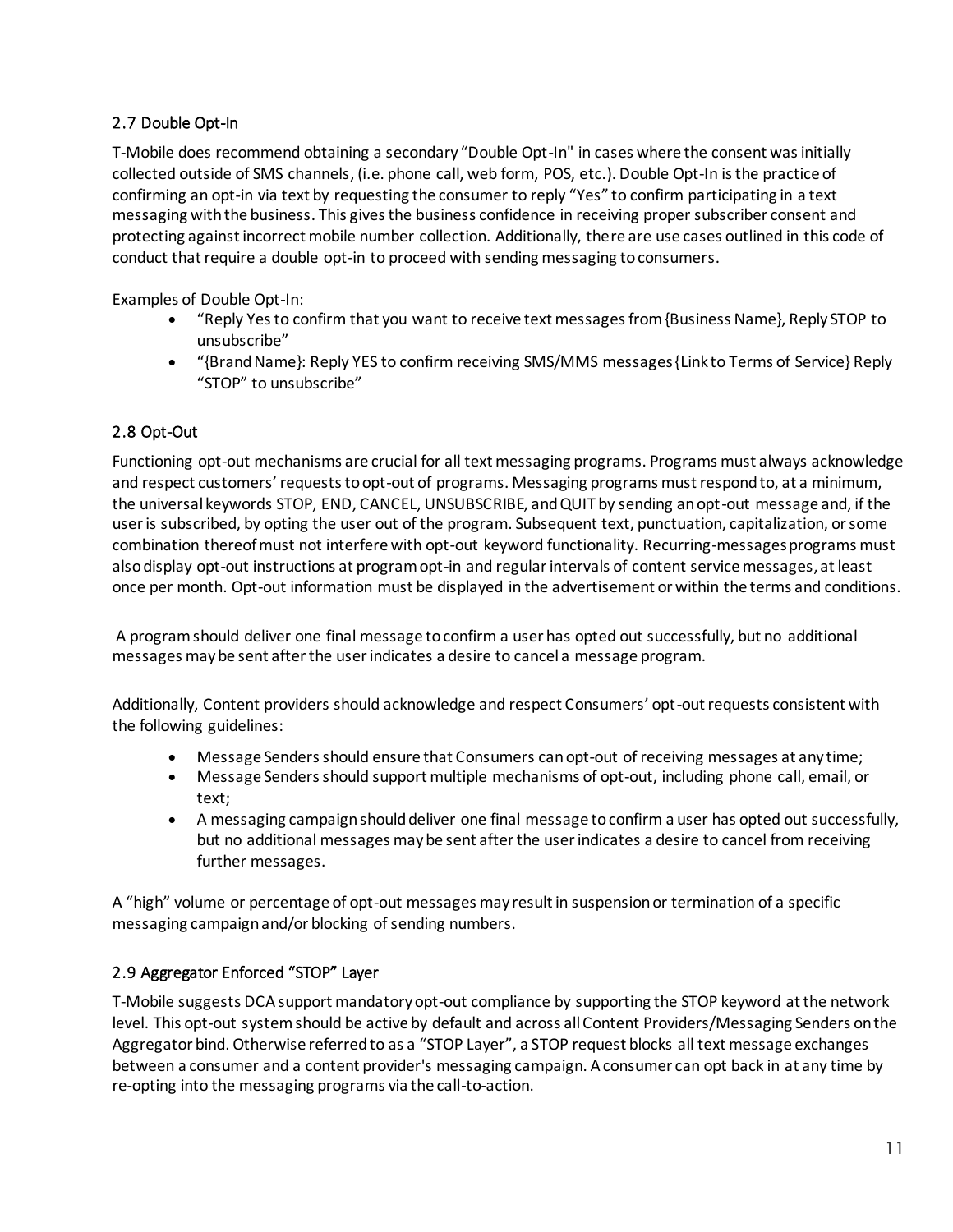### <span id="page-11-0"></span>2.10 Consumer Notification

T-Mobile recommends the best practice of notifying the consumer of its ability to opt-out from future messages from the Content Provider. This is especially important when sending informational or promotional messages. An example would be to include the sentence, "Reply STOP to unsubscribe" at the end of the message sent to the consumer. We recommend sending this communication on the first message and at least every 5th message or at least once a month for continued consumer awareness, if not on every message.

### <span id="page-11-1"></span>2.11 Opt-Out Keywords and Message

A consumer can opt-out of communication with any content provider by texting any universal STOP Keywords (Stop, End, Quit, Unsubscribe, Cancel). The most common keyword is "STOP". The keyword is not case sensitive and triggers an opt-out only when sent as a single word with no punctuation or leading spaces (any trailing spaces are trimmed). If the consumer uses the opt-out keyword within a sentence, then an opt-out should also be honored. There may be some use cases when a MO response triggers an opt-out keyword where the intention is not to opt-out but rather respond or request for help. In this instance, it is up to the content provider to determine if the consumer is intending to request opt-out or likewise.

Examples of valid opt-out keywords:

- "STOP"
- "Stop"
- "stop"
- "STop"

Examples of valid opt-out messages:

- "please stop texting me"
- "you have the wrong number, stop"
- "Stop it!"

Examples of invalid opt-out messages:

- "Hey, my subscription ended, how do I renew?"
- "I cannot get my device to stop, can you help?"

# <span id="page-11-2"></span>2.12 Sending To A Consumer That Has Opted Out

If a message sender attempts to send an SMS message to a consumer that has opted out of communications with the messaging campaign T-Mobiles reserves the right to disable the messaging campaign at the risk of the message sender and conduct a full consent audit.

# <span id="page-11-3"></span>2.13 Deactivation Files

To ensure that messages are not sent to phone numbers that were canceled by the wireless consumer user who initially opted in and subsequently reassigned to a new wireless consumer, message senders must process the T-Mobile Deactivation Files (MDNs) daily. DCA and Content Providers assume responsibility for managing information about deactivated and recycled mobile phone numbers. Aggregators must either enforce deactivations files themselves or ensure that deactivation information is made available to Message Senders. Failure to process deactivated MDNs may lead to excessive consumer complaints and SPAM. T-Mobiles reserves the right to disable the messaging campaign at the risk of the message sender and conduct a full consent audit if a Content Provider is found not processing deactivation files.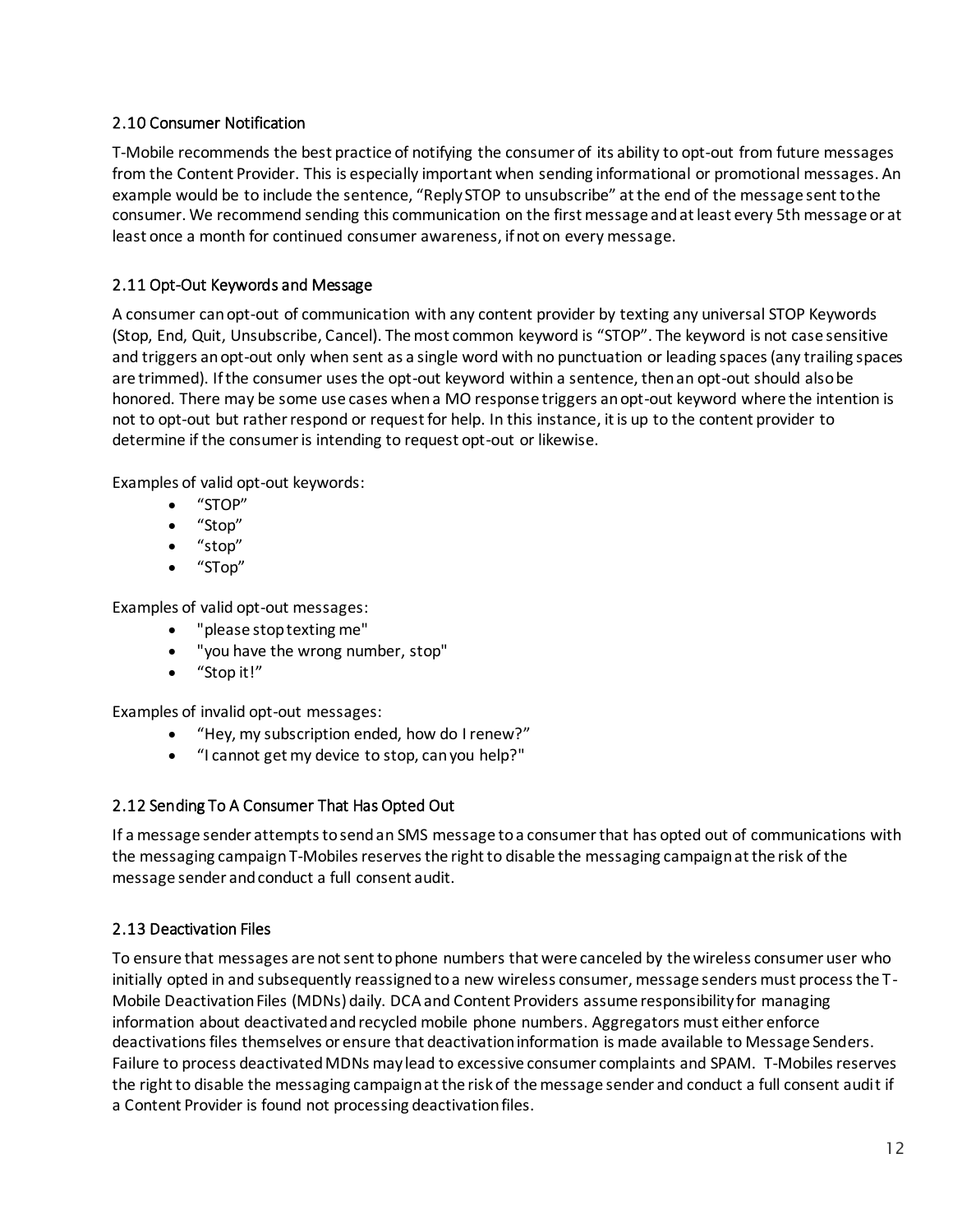#### <span id="page-12-0"></span>2.14 Maintain and Update Consumer Information

Message Senders should retain and maintain all opt-in and opt-out requests in their records to ensure that future messages are not attempted (e.g. in the case of an opt-out request) and Consumer consent is honored to minimize Unwanted Messages. Message Senders should process Mobile Deactivation Files daily and remove any deactivated telephone numbers from any opt-in lists.

## <span id="page-12-1"></span>2.15 High Opt-Out Rates

Messaging campaigns that yield high opt-out rates may suggest compliance issues with the campaign, content provider, or opt-in list. DCA should monitor STOP and HELP responses on a campaign basis and should be flagged for monitoring and/or conduct a consent audit shall opt-out rates exceed .5% per messaging campaign blast. The daily opt-out rate on a messaging campaign is defined as the total number of unique consumer phone numbers divided by the unique opted out consumers that were sent messages within 24 hours.

Additionally, it is suggested if opt-out rates exceed greater than 4% opt-out within 24 hours immediate suspension of the messaging campaign, root cause analysis (RCA) of issue and consent audit should be triggered. At T-Mobile's discretion, any campaign found to have a "high" volume or percentage of opt-out messages and or complaints may result in suspension or termination of a specific messaging campaign and/or blocking of sending numbers.

# <span id="page-12-2"></span>3 BEST PRACTICES FOR MESSAGING PROGRAMS

T-Mobile recommends the following best practices when sending non-consumer messages to the T-Mobile Network. High quality, well-formatted content is more likely to be opened and read by a consumer and less likely to be mistaken as SPAM by consumers, T-Mobile, and the messaging ecosystem.

The best practices below are intended to make messages more valuable to consumers and less likely associated incorrectly as SPAM.

#### <span id="page-12-3"></span>3.1 Use One Recognizable Source Number (Application Address)

Each business or program should use one primary number (Shortcode, Longcode, or Toll-Free number). Using a single number for both text and voice calls is recommended. A business should run all their business traffic on one phone number and avoid using multiple numbers for the same messaging campaign. The use of multiple numbers is not prohibited however please note will not provide additional volumes of traffic or throughput on the T-Mobile network.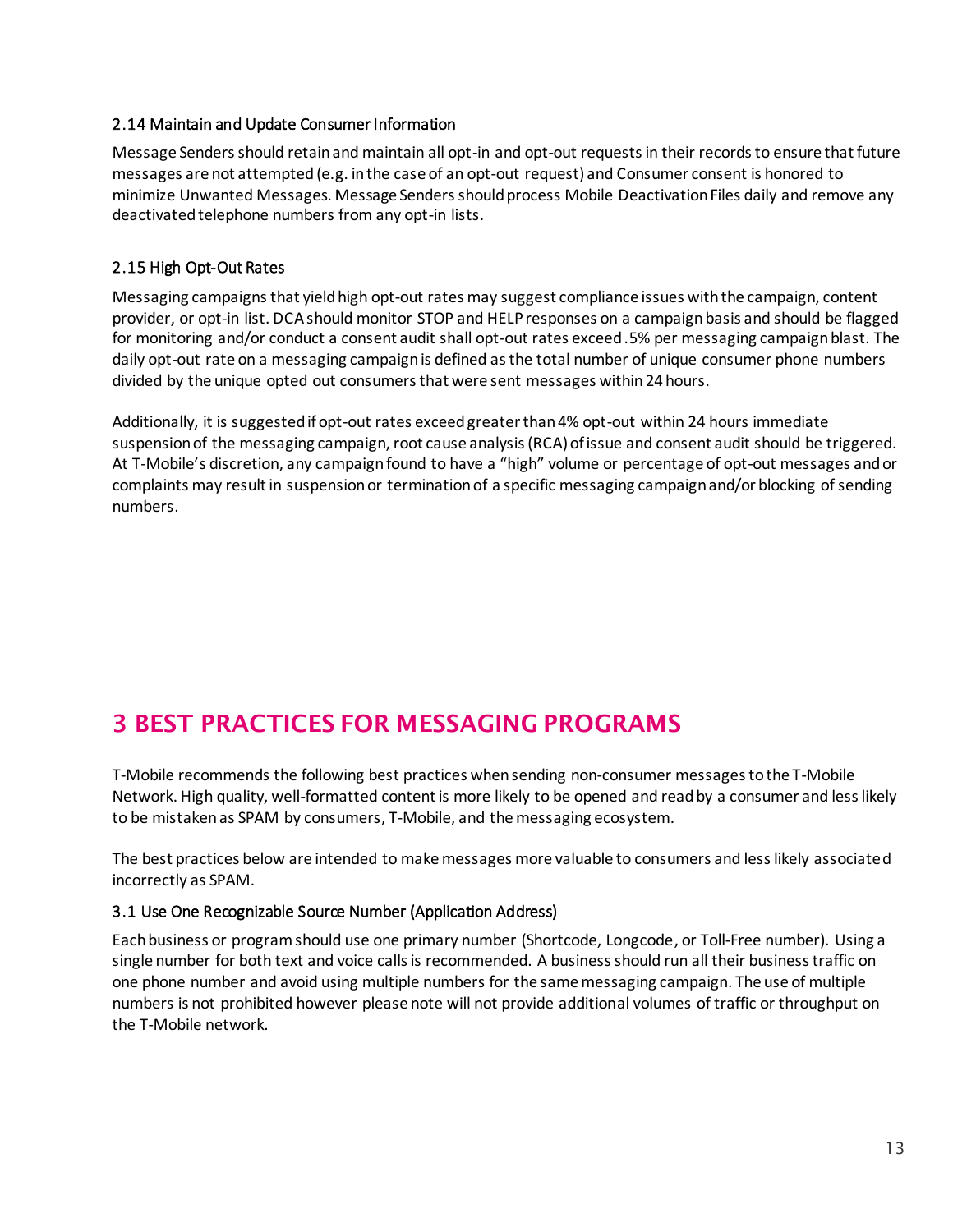#### <span id="page-13-0"></span>3.2 Enabling Voice Components

Businesses who are only interested in messaging campaigns are suggested to enable voice recording on the Longcode or Toll-Free number for a better consumer experience. Shall a consumer call the phone number of the content provider and receive an error "this number is not in service" message they will be more likely to flag and report as SPAM. If the content provider does not wish to enable voice service, it is suggested to consider a voicemail message including the business name and directing the consumer back to the messaging experience.

## <span id="page-13-1"></span>3.3 Use One Recognizable Domain Name

Each program should be associated with a single business's web domain. Although a full domain is preferred, a branded short URL may be used to deliver custom links. This adds continuity with the consumer to improve brand awareness as well as increases confidence in the link.

### <span id="page-13-2"></span>3.4 Use Natural Language

You should use natural language in your messages, which means that you do not use non-standard spellings. For example, "H! h0w ar3 you do1ng?" is a nonstandard spelling and should be avoided.

#### <span id="page-13-3"></span>3.5 Direct Consent

You should collect the consumer consent yourself, and not use consent acquired from a third party. The consumer is expecting a relationship with the business they interacted with. Please refer to section 2.4 for further information on consent.

#### <span id="page-13-4"></span>3.6 Set Expectations On Frequency

Content Providers should set the proper expectation with the consumer on how many messages they can expect to receive. If you are sending 5 texts a month, then disclosing "5/msg a month" on the first interaction will result in a positive consumer experience.

#### <span id="page-13-5"></span>3.7 Business Recognition

You should include the business name within the message to ensure that the consumer knows whom they are interreacting and not attempt to hide the identity.

# <span id="page-13-6"></span>3.8 Length of Message

SMS stands for "Short Message Service" and this should be taken into consideration when formatting a text message. Even though concatenated messages are supported on the T-Mobile network we recommend keeping messages smaller than 160-characters in length for a better customer experience.

# <span id="page-13-7"></span>3.9 Ending with "Stop" and "Help"

To ensure that the consumer feels that they have control to remove themselves from text message communication, you should send your messages with the Opt-out keyword "Stop". To ensure that the consumer feels that they can receive assistance in the messaging program you should end messages with the keyword "Help" to receive help.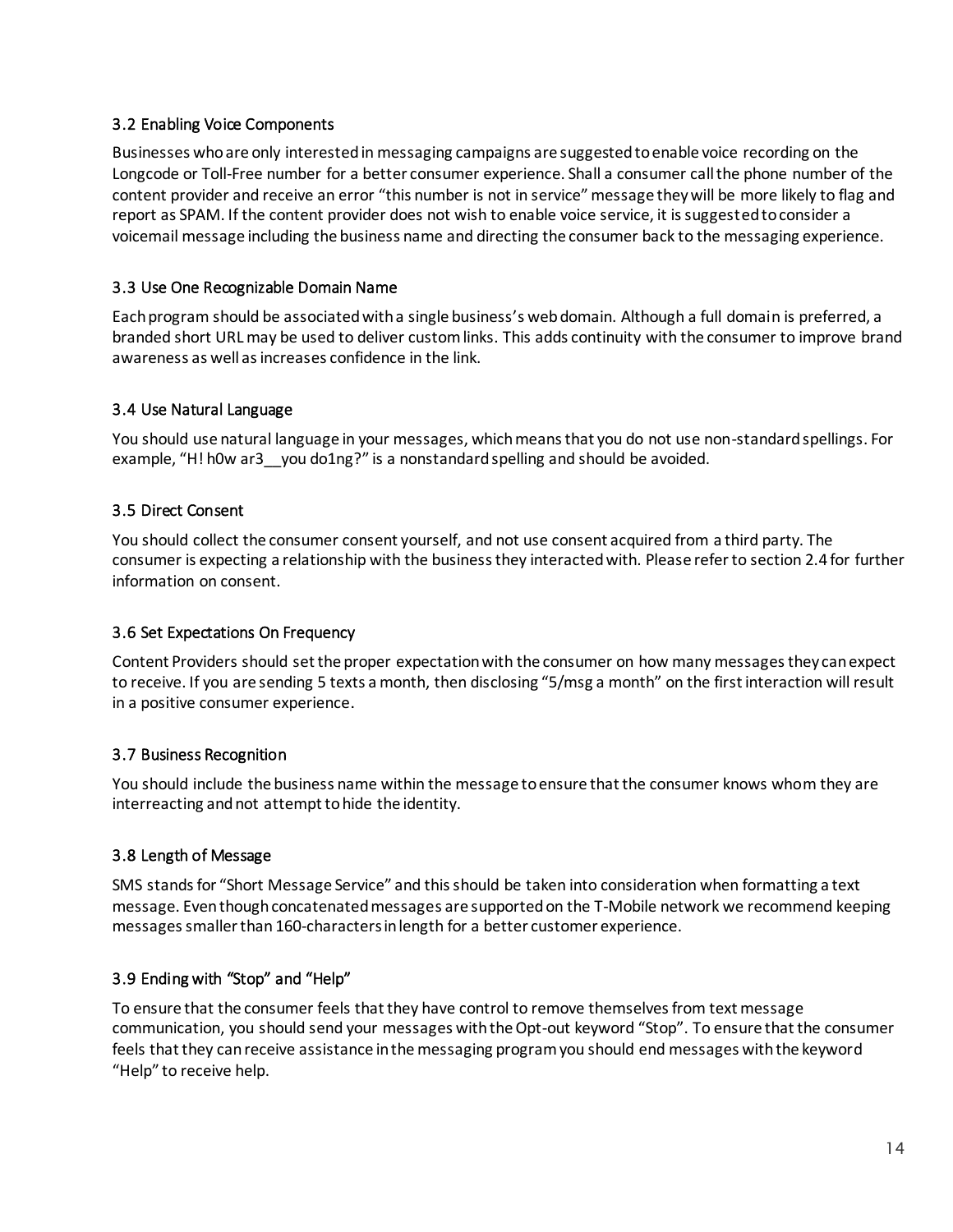## <span id="page-14-0"></span>3.10 Transitioning Messaging Programs to a New Application Address:

To protect and preserve Consumers' trust in Messaging programs, Message Senders must disclose when a recurring-message program will transition from one application address (10DLC, Shortcode, or Toll-Free) to another. Additionally, a new opt-in must occur on the new application address to ensure consumer consent has been acquired. Below is the following process

To transition to a recurring-messages program the following steps should be followed:

- 1. On the old application address, send a final Service Message to Consumers enrolled in the recurringmessages program. The final Service Message must disclose:
	- The number for the new application address that will be used for the recurring-messages program;
	- The recurring-messages program's name or product description;
	- Opt-out information; and
	- Other important details regarding the transition (e.g., customer care contact information).
- 2. Content Providers must send a second message within 24 hours on the new application address. This message must include:
	- The recurring-messages program's name or product description;
	- Opt-out information;
	- Customer care contact information; and
	- Message frequency disclosure.

If a consumer responds with a universal stop command or like words, the Content Provider must cease to send messages.

3. Immediately discontinue the recurring-messages program on the old application address.

#### <span id="page-14-1"></span>3.11 Expiring a Messaging Program

The provider must expire all messaging campaign that is no longer functioning in the market. It is the responsibility of the Aggregator and Service provider to ensure T-Mobile's messaging to up to date in the applicable registries and T-Mobile system.

#### <span id="page-14-2"></span>3.12 Campaigns Information Accuracy

Providers must keep all messaging campaigns accurate to what is live in the market. Shall a messaging campaign be supporting messaging traffic not registered within T-Mobile, T-Mobile reserves the right to immediately suspend a messaging campaign at the expense of the Content Provider.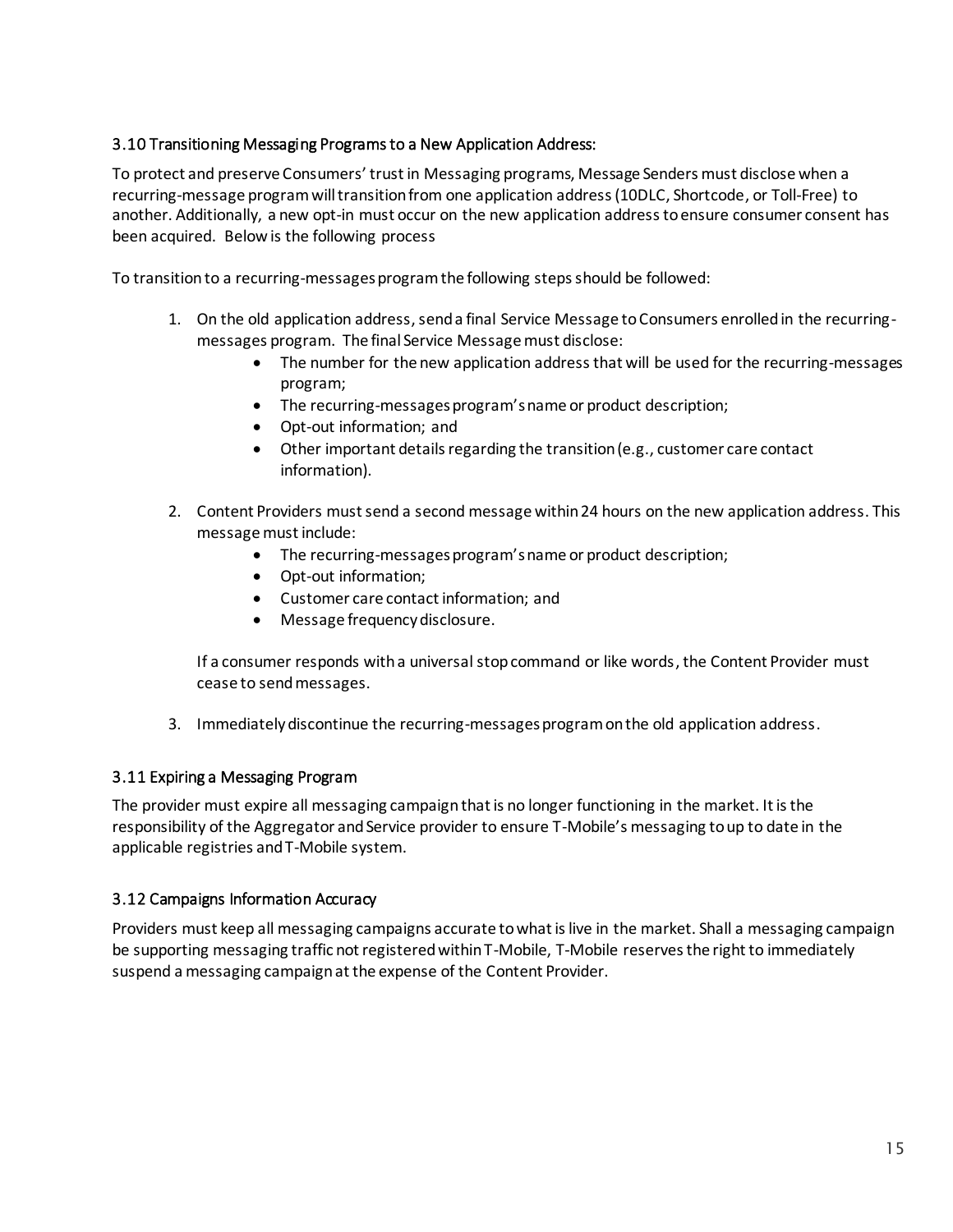# <span id="page-15-0"></span>4 PROHIBITED MESSAGING PRACTICES

Service Providers should refrain from disingenuous sending practices. Service Providers are expected to enforce restrictions on their networks to prevent the disallowed sending practices listed below:

## <span id="page-15-1"></span>4.1 Sharing, Selling, or Renting Consent is prohibited

T-Mobile in no way allows consumers' consent to be bought, sold, rented, or shared.

### <span id="page-15-2"></span>4.2 Grey Route

Aggregators and Company's Content providers are prohibited from utilizing Grey Routes to send Non-Consumer (A2P) messages. A Grey Route is a setting, method, or path that is not authorized by Service Providers for Non-Consumer Messages.

### <span id="page-15-3"></span>4.3 Snowshoe Sending Prohibited

Snowshoe sending is defined as a technique used to spread messages across many source phone numbers, specifically to dilute reputation metrics and evade filters. T-Mobile actively monitors for snowshoe sending. If discovered, T-Mobile reserves the right to disable the messaging campaign at the risk of the message sender and further messaging campaigns may result in immediate suspension.

Messaging use cases that require the use of multiple numbers to distribute "similar" or "like" content may request special approval through an approval T-Mobile process.

#### <span id="page-15-4"></span>4.4 Filter Evasion Assistance Prohibited

Sending mechanisms designed to evade SPAM controls are prohibited. Aggregators and Service providers are expected to work with T-Mobile to resolve SPAM and unwarranted blocking issues. The practice of automatically providing a sender with new phone numbers to replace phone numbers blocked by a receiving network is specifically prohibited.

#### <span id="page-15-5"></span>4.5 Dynamic Routing Prohibited

Each 10DLC, Shortcode, and Toll-Free number must have a single route in the delivery path to the destination phone number. Routing is expected to change infrequently, typically as a result of changing contractual relationships, rather than dynamically. If the Aggregator and or Messaging sender is identified as performing dynamic routing as means to circumvent SPAM blocking T-Mobile reserves the right to disable the messaging campaign at the risk of the message sender and further messaging campaigns may result in immediate suspension. Dynamic Routing to maintain service in the event or a major network outage on the Service provider's side is not prohibited.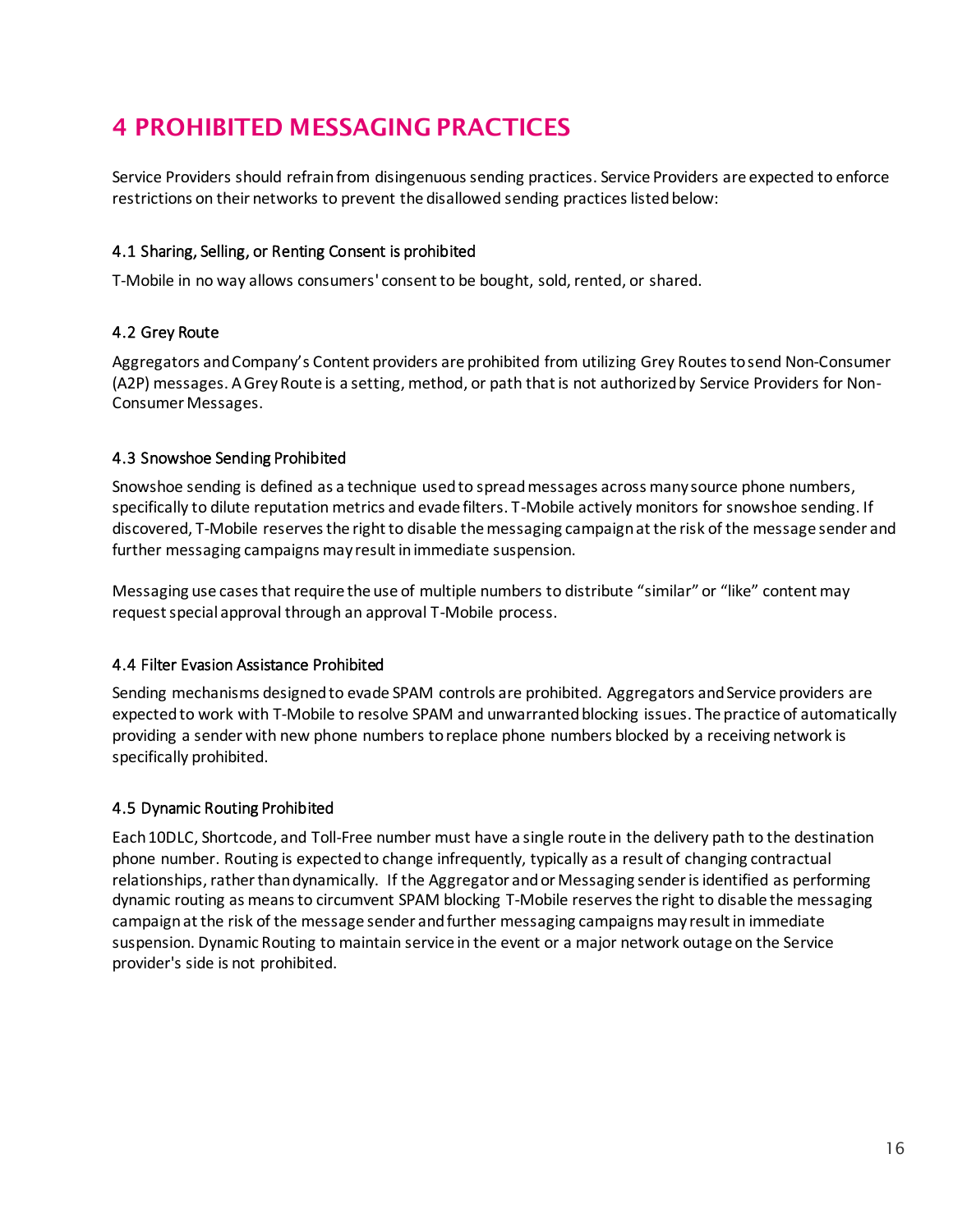#### <span id="page-16-0"></span>4.6 Shared Codes Prohibited

Shared 10DLC, shortcodes, and Toll-Free numbers are prohibited. A Shared Code is defined when multiple Content Providers share the same application address given each Content Providers have capabilities to custom craft a unique content message.

#### *10DLCs & Toll-Free*

The use of shared telephone numbers across multiple businesses, entities, or organizations is prohibited. "Sub-aggregating" a single telephone number with multiple Message Senders is also prohibited. Content Providers may require special business review and approval from T-Mobile for consideration of sharetelephone numbers that may be specific to Enterprise based use-cases. In instances where a shared number use is approved, all Message Senders operating on a shared number should be documented and available, by the designated T-Mobile onboarding process.

#### *Shortcodes*

Effective immediately no new shared shortcodes are allowed to be onboarded. All existing shared shortcodes will be required to migrate at a future date to a dedicated application address (Shortcode, 10DLC, or Toll-Free). Future termination of shared codes will not take place until the commercial availability of 10DLC A2P Messaging. Formal communication with appropriate advance notice will be provided.

# <span id="page-16-1"></span>4.7 URL Cycling / Public URL Shorteners

The practice of using multiple FQDNs (i.e. host.domain) in bulk messaging with similar message content (e.g., for the specific purpose of evading filters and/or diluting reputation metrics) by a single party is prohibited.

The practice of using public URL shorteners in bulk messaging is highly discouraged, and messages containing them may be subject to blocking. The practice of using multiple public URL shorteners (i.e. host.domain/path) in bulk messaging with similar message content (e.g., for the specific purpose of evading filters and/or diluting reputation metrics) is prohibited.

Messaging use cases that require the use of multiple numbers to distribute "similar" or "like" content may request special approval through an approval T-Mobile process.

# <span id="page-16-2"></span>4.8 URL Redirects/Forwarding

When message senders include a URL in the message and the URL will redirect to another URL and then redirect again and so on. This practice can go multiple layers deep resulting in the consumer not knowing what website they will eventually be taken to. This sending practice may result in immediate suspension of services.

# <span id="page-16-3"></span>4.9 Number Cycling

Number cycling is when a message sender uses a number (normally Longcode or Toll-Free) until it begins to show signs of deliverability degradation. After which the content provider will discard the number for a new one and repeats the process. This sending practice results in poor consumer experience, suggests unwanted messaging traffic, and lack of consumer consent. If identified T-Mobiles reserves the right to disable the Content Provider/Brand at their own risk.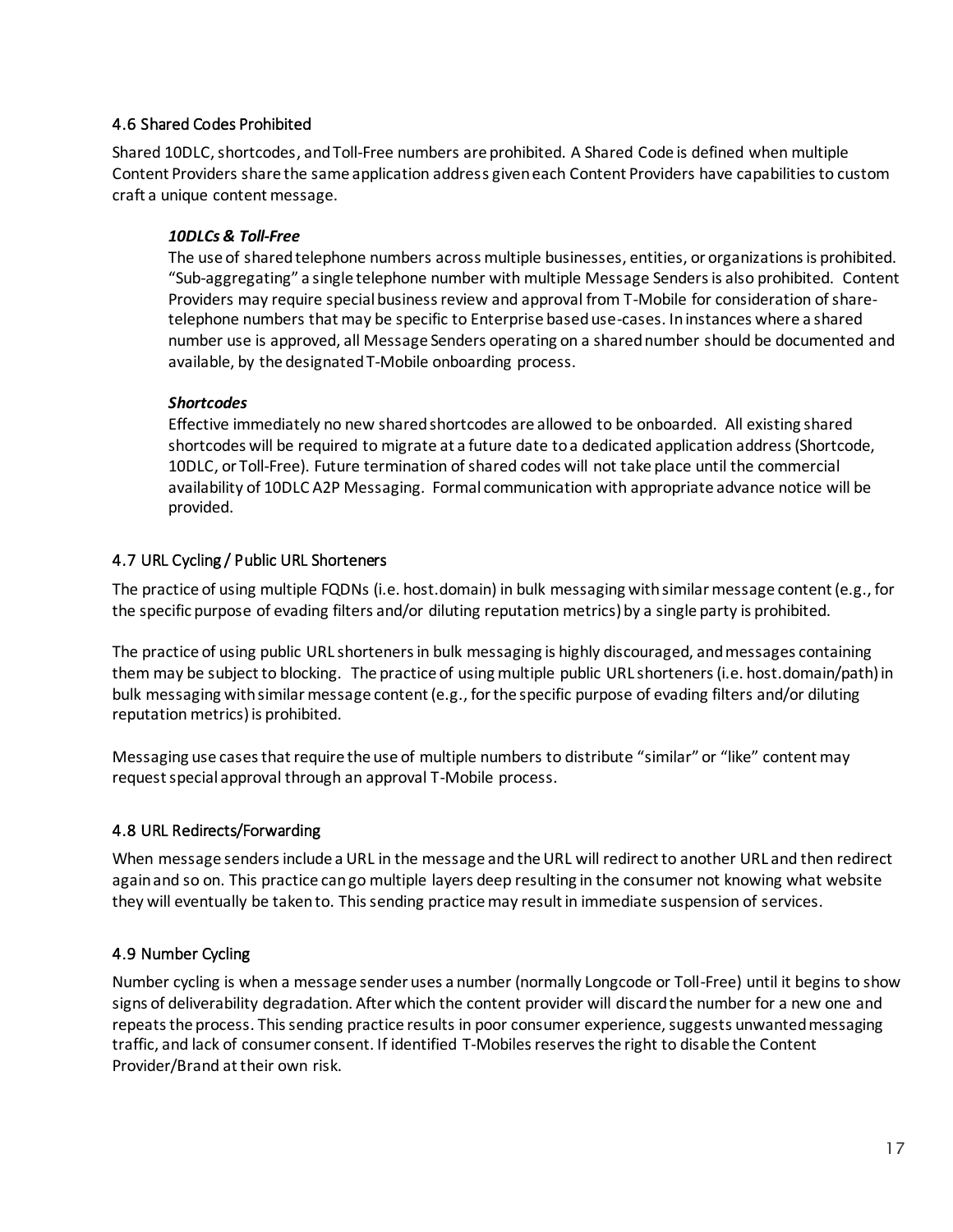# <span id="page-17-0"></span>5 PROHIBITED CAMPAIGN CONTENT

### <span id="page-17-1"></span>5.1 Unlawful, Unapproved, or Illicit Content

No messaging programs can run on the T-Mobile network that may promote unlawful, unapproved, or illicit content, including but not limited to:

- SPAM;
- Fraudulent or misleading messages;
- Depictions or endorsements of violence;
- Inappropriate content;
- Profanity or hate speech;
- Endorsement of illegal drugs

Programs must operate according to all applicable federal and state laws and regulations. In addition, the content must be legal across all 50 states. All content must be appropriate for the intended audience. Additional legal and ethical obligations apply when marketing to children under age 13, and such programs might be subject to additional review by T-Mobile.

Aggregators and Message Senders are expected to enforce restrictions on their networks to prevent onboarding these types of content. If determined to support any of the following restricted content T-Mobile reserves the rights to all, and not limited to, the following actions:

- Suspension of sending rights for provisioned application address or campaign;
- Restriction of onboarding new message campaigns;
- Suspension of provisioning rights for new application address; and/or
- Suspension of all network services on the T-Mobile network

# <span id="page-17-2"></span>5.2 Disallowed Content

The following content categories are considered deceitful and nuisance campaigns which may result in high volumes of SPAM complaints on the T-Mobile network. Due to these issues, we will no longer support any campaign under the following categories, regardless of any prior approval. Messaging use cases that support the disallowed content outlined below may request an official exception in writing by T-Mobile through an official T-Mobile exception approval process. Any exception that existed before September 1, 2020, should be considered invalid.

| <b>High-Risk Financial</b><br><b>Services</b> | Payday Loans<br>٠                          |
|-----------------------------------------------|--------------------------------------------|
|                                               | <b>Non-Direct Lenders</b><br>$\bullet$     |
|                                               | <b>Debt Collection</b><br>$\bullet$        |
| <b>Debt Forgiveness</b>                       | Debt Consolidation<br>$\bullet$            |
|                                               | Debt Reduction<br>$\bullet$                |
|                                               | <b>Credit Repair Programs</b><br>$\bullet$ |
| <b>Illegal Substances</b>                     | Cannabis<br>$\bullet$                      |
|                                               | <b>Illegal Prescriptions</b><br>$\bullet$  |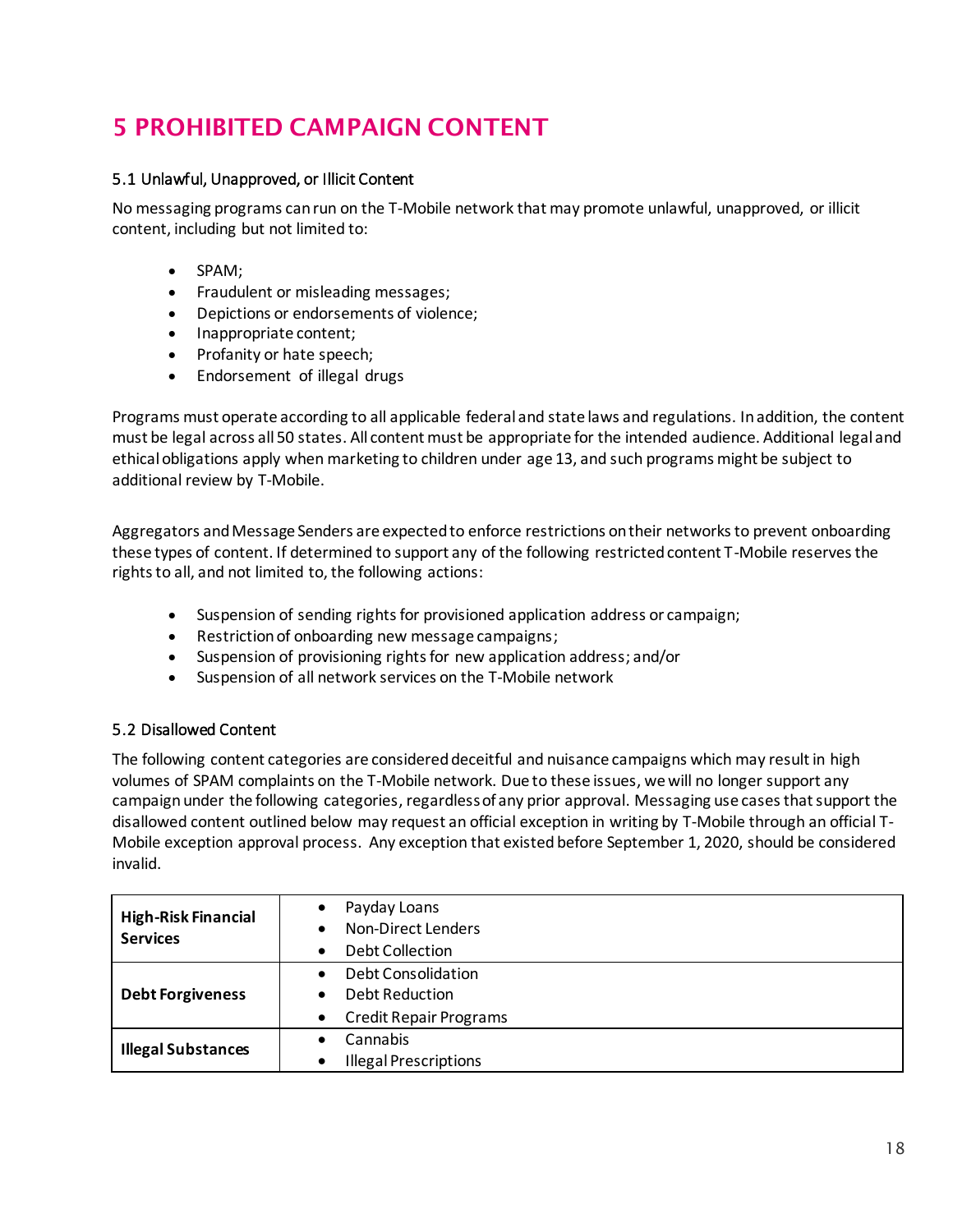| <b>Work &amp; Investment</b><br><b>Opportunities</b> | Work from Home Programs<br>$\bullet$<br>Job Alerts from 3rd Party Recruiting Firms<br>Risk Investment Opportunities<br>٠                                                                                                                                                                                                                                                                                                                                        |
|------------------------------------------------------|-----------------------------------------------------------------------------------------------------------------------------------------------------------------------------------------------------------------------------------------------------------------------------------------------------------------------------------------------------------------------------------------------------------------------------------------------------------------|
| Other                                                | Gambling<br>Any other illegal content<br>Lead generation indicate the sharing of collected information with third parties<br>Campaign types are not in compliance with the recommendations of or<br>$\bullet$<br>prohibited by the CTIA Short Code Monitoring Handbook, Version 1.7, or later.<br>Campaign types not in compliance with the recommendations of or prohibited<br>$\bullet$<br>by the CTIA Messaging Principles and Best Practices - 2019 version |

# <span id="page-18-0"></span>5.3 Phishing

Phishing is the practice of sending messages that appear to come from reputable companies but trick consumers into revealing personal information, such as passwords and credit card numbers.

### <span id="page-18-1"></span>5.4 Fraud or Scam

Any messages that constitute fraud or scam which involves wrongful or criminal deception intended to result in financial or personal gain. These messages generally involve money and/or some sort of business transaction.

### <span id="page-18-2"></span>5.5 Deceptive Marketing

Marketing messages must be truthful, not misleading, and when appropriate, backed by scientific evidence to meet the standard held by the Federal Trade Commission's ("FTC") "Truth in Advertising" rules. The FTC Act prohibits unfair or deceptive advertising in any medium, including text.

#### <span id="page-18-3"></span>5.6 Compliance Audits and Notices

Consumers may choose to block unwanted messaging traffic on the T-Mobile network. To protect our consumers and keep non-consumer messaging healthy T-Mobile has launched an internal compliance and policy monitoring program. In conjunction with CTIA efforts T-Mobile's program will monitor messaging campaigns and audit notices may result in violations against Industry best practices and the T-Mobile Code of Conduct. Immediate action must take place shall external-monitoring efforts or T-Mobile-monitoring efforts to identify traffic as a potential for consumer harm. Severity-0 representing the most extreme violations. T-Mobile reserves the right to protect our consumers by turning down a messaging campaign on a case by case bases.

For Severity-0s:

- Immediate suspension of messaging campaign
- Notification to DCA of severity incident
- T-Mobile will issue an RCA document and it must be complete in its entirety
- The Messaging provider will have 24-48 hours to complete the correct action and return the RCA
- The identified root cause must be corrected to request reinstatement of the messaging program

If there are several offenses on Content Provider and/or application address, this may result in the indefinite suspension of the messaging sender and campaign(s).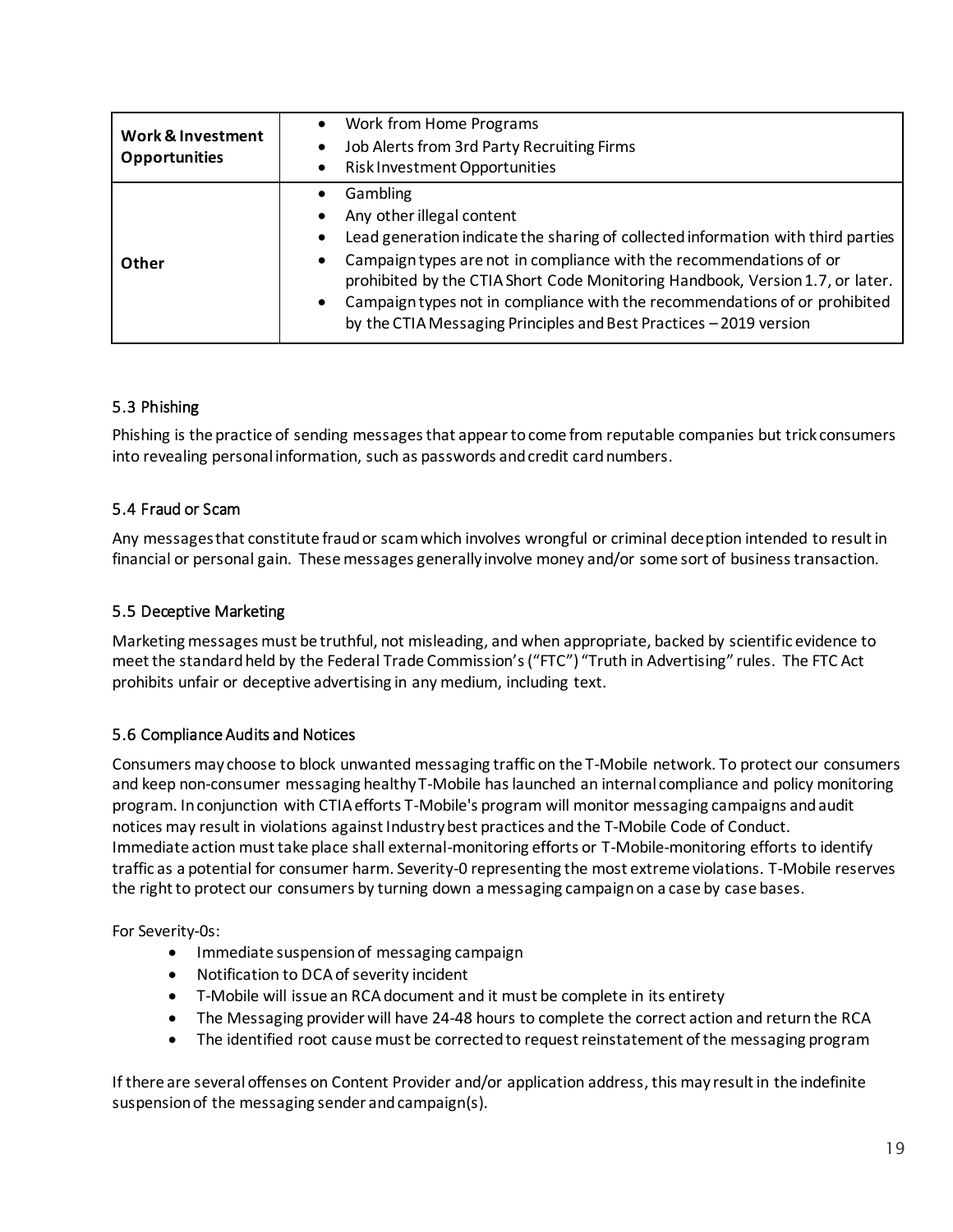#### <span id="page-19-0"></span>5.7 Age Gating

T-Mobile may, at its discretion and at any time, suspend, terminate, or not Approve any Messaging Program it feels does not promote a legal, age-appropriate, or positive customer experience. All content must adhere to all applicable laws and support a functioning age gate when associated with but not limited to Sex, Alcohol, Firearms, Tobacco, and/or any other age-restricted content that must comply with legal regulations. Nonacceptable age gating function includes but is not limited to Yes or No responses. The age-gate mechanism should include the date of birth verification during the consent opt-in of the consumer.

# <span id="page-19-1"></span>6 SPECIAL USE CASES

#### <span id="page-19-2"></span>6.1 Political Messaging

T-Mobile supports all political parties and messages to their constituents. To run political messaging, the requirements are the campaigns run on the correct non-consumer channel. We require all parties who support political messaging services to follow CTIA Messaging Principles and Best Practices, CTIA Political Campaign Messaging Document, as well as, T-Mobile Code of Conduct. We especially require any political campaigns to honor "STOP" opt-out requests from subscribers.

To run 10DLC political messaging campaigns on the T-Mobile network, a special registration and third-party verification check is required (i.e. Campaign Verify). This process is required to the ensure authenticity of the political candidate or entity.

Currently, federal-level candidates or entities (e.g. Presidential or Legislative Candidates, PACs, and Committees) are available to the registry on Campaign Verify.

Political Candidates are required to send extended information that includes the following requirements:

- Message campaign must be on a dedicated application address
- 10DLC ONLY: Confirmation of Vetting through Campaign Verify [\(www.campaignverify.org](http://www.campaignverify.org/)) o Campaign Verify Token
- Politician/Organization Name
- [FEC Committee ID](https://nam02.safelinks.protection.outlook.com/?url=http%3A%2F%2Ffec.gov%2F&data=02%7C01%7CKara.Lihosit%40T-Mobile.com%7C0e770e7144ae48e184fb08d7a5b9394f%7Cbe0f980bdd994b19bd7bbc71a09b026c%7C0%7C0%7C637160087251771869&sdata=dcn1wqloJic57zI%2Bgumr4nLiM9kdfpc0Ixt6qVQgX3k%3D&reserved=0)
- Politician/Organization Website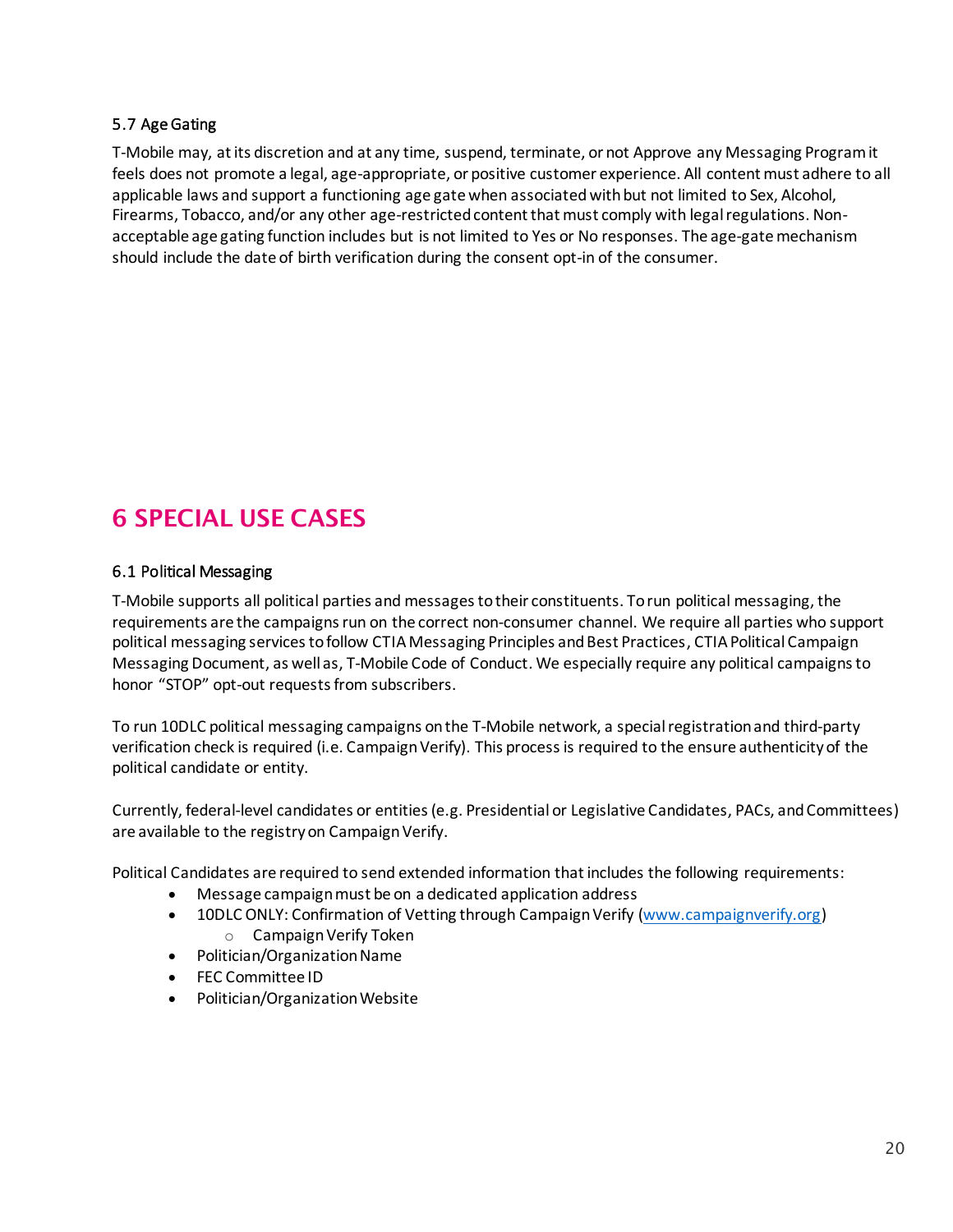### <span id="page-20-0"></span>6.2 Shopping Cart Reminders

T-Mobile policy regarding shopping cart reminder notifications is as follows:

#### General Requirements

- 1. Call to Action via the website must include within the opt-in terms and conditions details that the message program includes shopping cart reminder
- 2. Shopping cart message program must incorporate a double opt-in mechanism via text
- 3. Double Opt-in message content must clearly inform the user that the message program includes shopping cart reminders
- 4. Campaign submissions must be filed as an "Account Information" campaign with a detailed description highlighting the message program will include shopping cart reminders

#### Additional Privacy Policy Disclosures

- 1. The privacy policy must explicitly state how information is captured by the e-commerce site to determine when a consumer cart has been abandoned (e.g. website cookies, plugins, etc.).
- 2. Terms and conditions must reflect the new policy

#### Delivery and Content Restrictions

- 1. Text reminders must be sent within 48 hours and limited to one alert per unique abandoned cart
- 2. Abandoned cart notification must not result in the e-commerce site completing the transaction on behalf of the consumer
	- a. Abandoned cart notification must not collect payment information or accept approval for purchase via keyword confirmation from the consumer
	- b. Consumers must complete the transaction by processing payment themselves via a direct URL link to the e-commerce website.

#### <span id="page-20-1"></span>6.3 Free-To-End User Programs

FTEU is currently available only for Shortcode messaging programs. FTEU programs must display a clear call-toaction, capture consumers' affirmative opt-in, send an opt-in confirmation message, and abide by customers' requests to opt-out. However, all FTEU programs are exempt from displaying "message and data rates may apply" in advertisements, terms and conditions, and messages. If the content provider's messaging program needs free delivery the program must be supported on a dedicated Shortcode.

#### <span id="page-20-2"></span>6.4 Sweepstakes and Contest

Sweepstakes are characterized by the element of chance and the awarding of a prize. Sweepstakes are governed by extensive and specific Applicable Laws. Organizations considering a sweepstakes program are urged to consult with legal counsel experienced in sweepstakes management before submitting a program for T-Mobile approval. T-Mobile requires special business review and we reserve the right to approve or reject the sweepstakes at our discretion. Note that sweepstakes program review might take longer than reviews of other program types.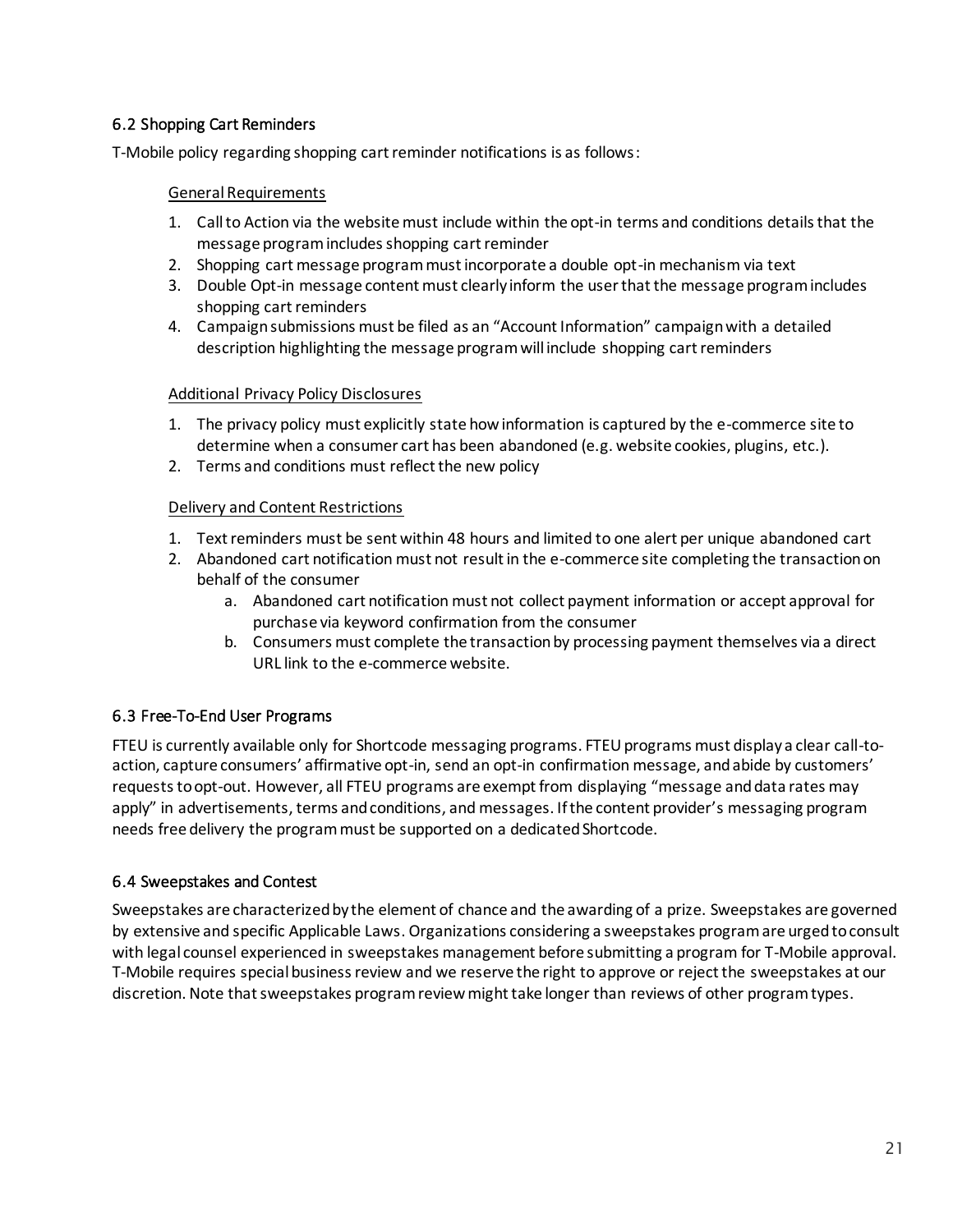### <span id="page-21-0"></span>6.5 IoT or M2M (Machine to Machine) Messages

IoT or Machine-to-machine (M2M) messaging programs should never interact with Consumers directly. If the Content Provider of the IoT service has a use case to support subscriber facing messaging, messages must be supported on a different dedicated code.

### <span id="page-21-1"></span>6.6 Controlled Substances and Adult Content

All content should be appropriate for the intended audience. Messaging content for controlled substances or distribution of adult content might be subject to additional T-Mobile review. T-Mobile retains the sole discretion to determine if the content is allowed or not. Messages should include robust age verification at opt-in (e.g., electronic confirmation of age and identity). The following is a non-exhaustive list of examples types of content not allowed under this provision:

- Content promoting underage, non-consensual, or other illegal sexual themes, whether simulated or real.
	- o Examples: Rape, incest, bestiality, necrophilia, Lolita or teen-themed pornography, underage dating
- Content that may be interpreted as promoting a sexual act in exchange for compensation.
	- o Examples: Prostitution, companionship and escort services, intimate massage and similar services, cuddling sites
- Content promoting the sexual exploitation of minors
	- o Examples: Child sexual abuse imagery or other content
- Content that is made to appear appropriate for a family audience but contains adult themes, including sex, violence, vulgarity, or other depictions of children or popular children's characters, that are unsuitable for a general audience
- Alcohol and drinks that resemble alcohol or brands which target minors

#### <span id="page-21-2"></span>6.7 Charitable Donation programs

T-Mobile cares about charitable donations and protecting consumers from fraudulent harm. There are two paths in which charitable donations are supported on the T-Mobile network:

- 1. Direct-carrier billing running on Premium Shortcode supported by T-Mobile Mobile Giving Aggregator
- 2. Dedicated application address with donation URL link supported by DCA

Charitable donation programs must conform to the non-profit messaging guidelines in the CTIA Messaging Principles and Best Practices. All Charitable Organizations must meet the following qualifications:

- Qualified as tax-exempt under Section 501(c)(3) of the Internal Revenue Code are eligible;
- Charitable organizations must be accredited by at least one arm's-length, disinterested non-profit accreditation organization (e.g., Better Business Bureau Wise Giving Alliance, Charity Navigator);
- Charitable organizations must receive separate opt-in for informational and solicitation messages if they provide both types of messages under the same Short Code;
- Charitable organizations may not use the message program for lotteries, sweepstakes, raffles, or recurring donations;
- No entities involved in the donation campaign, aside from the charitable organization itself, may use any part of the mobile subscriber data collected; and
- For charitable donations programs outside of direct-carrier billing, the dedicated application address must be leased/owned by the charitable organization